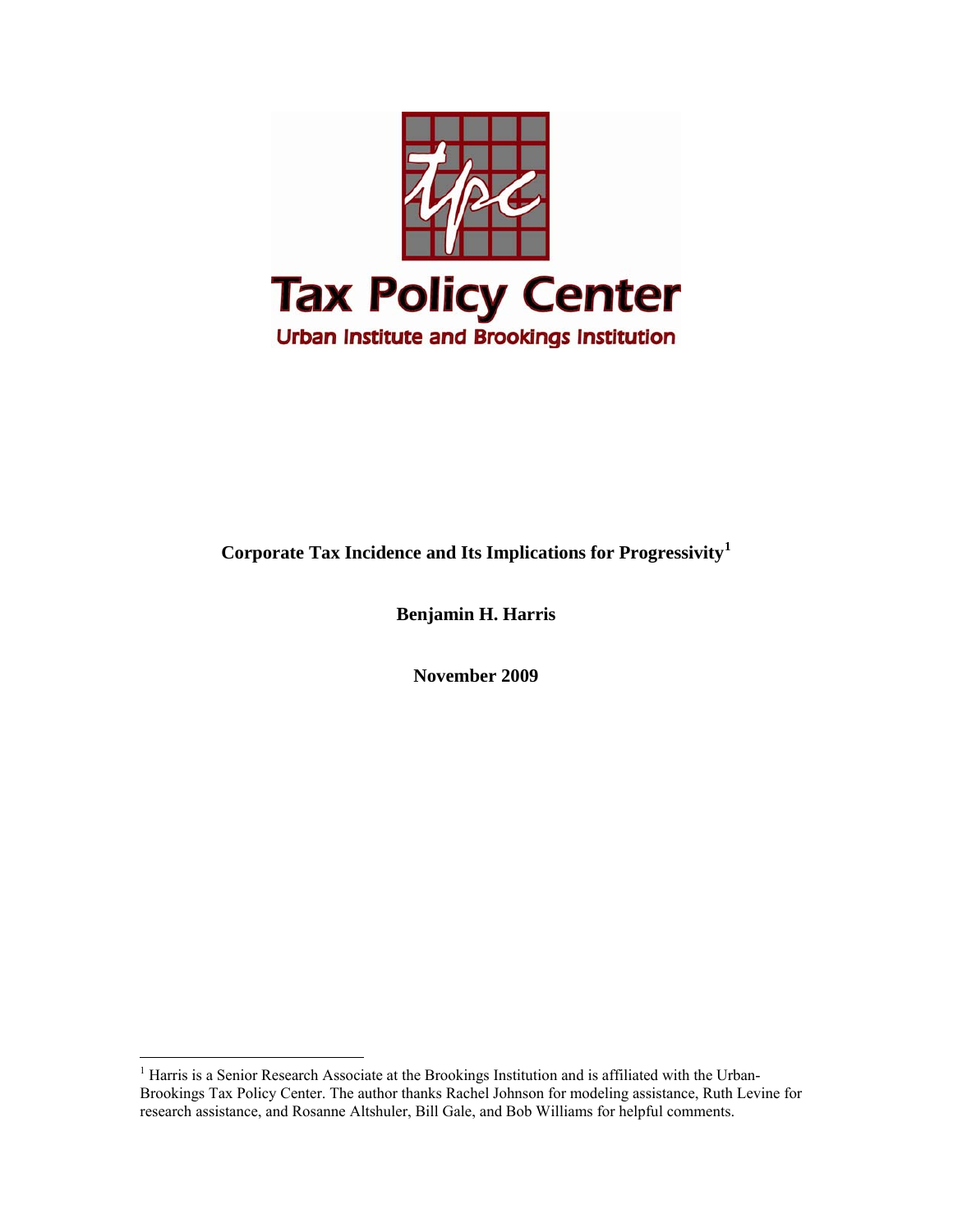#### **Section I. Introduction**

 $\overline{a}$ 

The corporate income tax serves several purposes. The tax acts as a mechanism for collecting tax revenue and diversifies the tax system; it serves as a backstop against evasion by high-income taxpayers; and, according to some economists, it bolsters tax progressivity.<sup>[2](#page-1-0)</sup> The latter notion—that the corporate tax increases progressivity generally derives from the assumption that the tax falls fully on capital and the observation that capital ownership tends to be concentrated among wealthier individuals. The subsequent debate over corporate tax progressivity, then, is whether the assumption that capital bears the tax burden holds. If not and labor bears the burden of the corporate tax, the corporate tax is no longer progressive, and a primary reason for its existence is called into question. A recent paper by Carroll (2009) notes:

*The answer to the question – "Who bears the burden of the corporate income tax?" – is important because raising corporate income taxes has often been viewed as an effective way for governments to push the tax burden onto the people*  who can best afford it. As the conventional wisdom held, if the tax were borne *primarily by owners of capital who tend to have higher incomes, then a high corporate income tax would make the tax system more progressive.* 

Unfortunately, economists disagree about the incidence of the corporate income tax and consequently about whether the corporate tax makes the tax code more progressive.

Determining who bears the burden of the corporate income tax is a complicated exercise. The corporate tax can influence the investment decisions of capital owners, how companies finance investment, and the international allocation of capital, and these effects can vary not only across countries but also across sectors. Changes in firm and investor decisions can then affect wages, output prices, and levels of investment, which in turn can influence the terms of trade. In sum, the complex set of economic interactions makes it difficult to isolate the impact of the corporate tax on the return to capital and land, wage rates, and consumer prices.

Until recently, researchers built models of varying complexity to predict the impact of the corporate tax on the equilibrium allocation of capital and to measure the effect of the consequent change in capital allocation on wages, output prices, and return to capital. Researchers then used the models' results to draw conclusions about the relative burden falling on capital versus labor. These theoretical papers tended to reach very different conclusions about the burden of the corporate tax depending on model structure and underlying assumptions.

In the past several years, researchers have attempted to estimate the incidence of the corporate income tax empirically. The primary approach used in empirical papers has been to examine cross-country variation in the corporate tax rate over time and measure subsequent changes in wage rates. All of the recent empirical papers have found that

<span id="page-1-0"></span> $2^2$  Slemrod (2004) notes that the corporate tax has other potential benefits as well, including its role as a tax on economic profits, a withholding tax on corporate source income, and a user tax on businesses for government activities.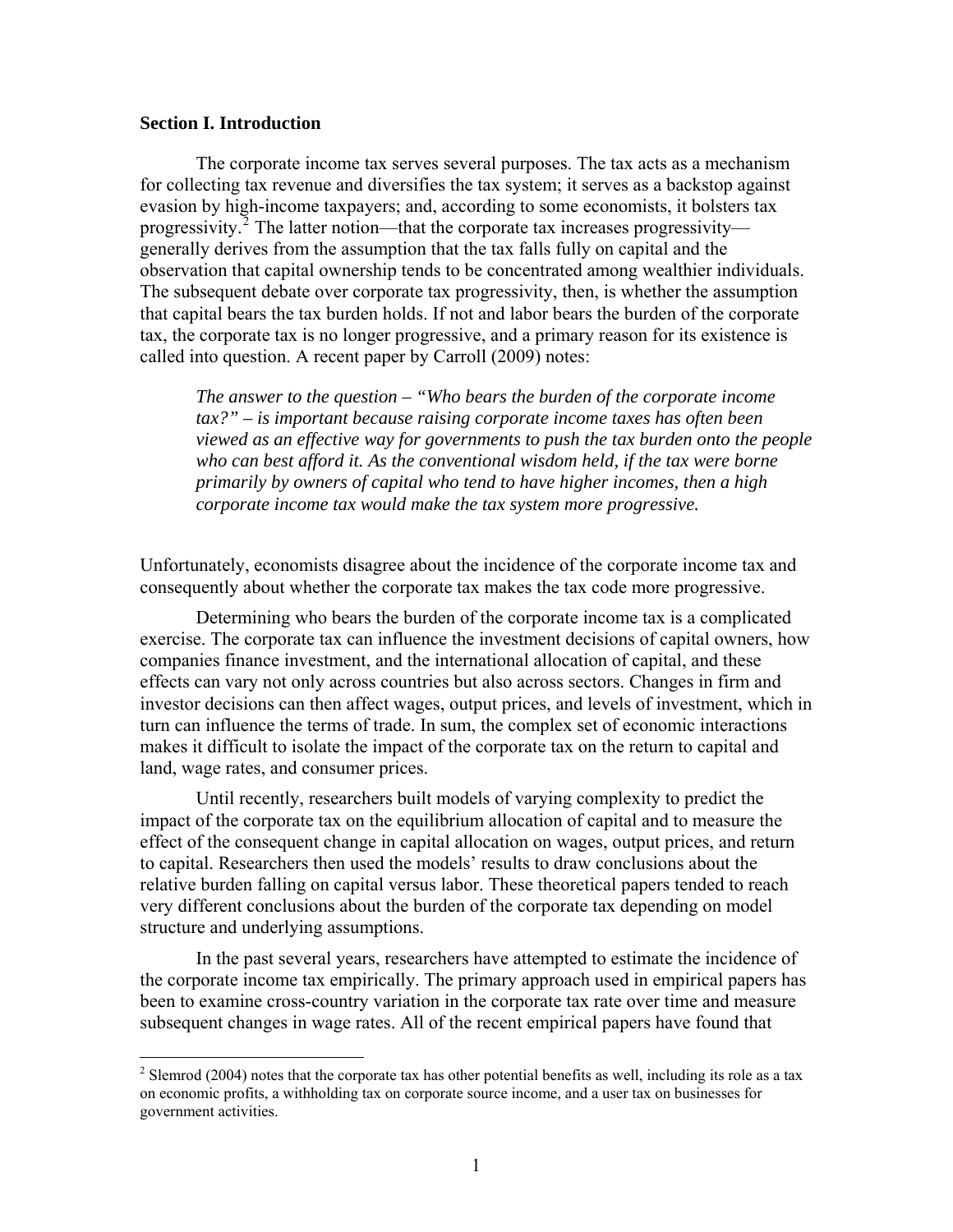corporate taxes lead to depressed wages, but critics have questioned the validity of the empirical methodology. To date, there remains little, if any, consensus about who bears the burden of the corporate tax.

This paper reaches three related conclusions. First, because wage and capital income are highly correlated, higher-income taxpayers will pay a relatively larger share of the tax, regardless of whether the corporate income tax falls on labor or capital. Second, even if capital income is broadly defined to include income accrued to taxpreferred retirement accounts, this conclusion is little-changed. Third, the incidence of the corporate tax has only a modest effect on overall progressivity simply because the tax collects only a small fraction of federal revenues.

The paper uses the Tax Policy Center microsimulation model to estimate the progressivity of the corporate tax—and the tax code in general—under the alternative assumptions that capital bears 20 percent, 50 percent, or 80 percent of the corporate tax burden. Under all three assumptions, average corporate tax rates generally rise with income, indicating progressivity.

In addition, this paper presents simulations under alternative assumptions about the definition of capital income; simulations are performed with capital from retirement saving accounts both included and excluded from tax units' capital share. Broadening the definition of capital income does little to change the pattern of average corporate and federal tax rates increasing in income.

 Furthermore, because the corporate income tax is small relative to other tax sources, assumptions about corporate tax incidence have little effect on the overall progressivity of the tax code. This paper illustrates this point by estimating average corporate tax rates under the assumption of doubled corporate tax revenue relative to the baseline. This scenario only modestly changes the tax code's overall progressivity.

 These conclusions form a single lesson about corporate tax incidence and progressivity: while corporate tax incidence may affect the allocation of resources across sectors and borders, it has little impact on the corporate tax's progressivity. Even under drastically differing assumptions, the corporate tax is a progressive aspect of the tax code.

#### **Section II: Why is There No Consensus on Who Pays the Corporate Tax?**

 Most economic studies of corporate tax incidence acknowledge that capital will bear the bulk of the burden in the short run, but there is little consensus about the longrun incidence of the tax. The literature offers no clear picture of which factor of production bears the burden of the tax; reasonable estimates of the share borne by labor range from none to over 100 percent. Surveys of economists do not help to clarify the issue. Slemrod (1995) reports that a 1994 survey of economists found that 75 percent of respondents believe that corporate income taxes are "largely passed on to consumers and workers." In a somewhat contradictory finding, Fuchs, Krueger, and Poterba (1998) report that the mean estimate of the corporate tax incidence falling on capital among public finance economists was 41.3 percent. However, the authors also find substantial variation in economists' estimates of corporate tax incidence, and conclude that "The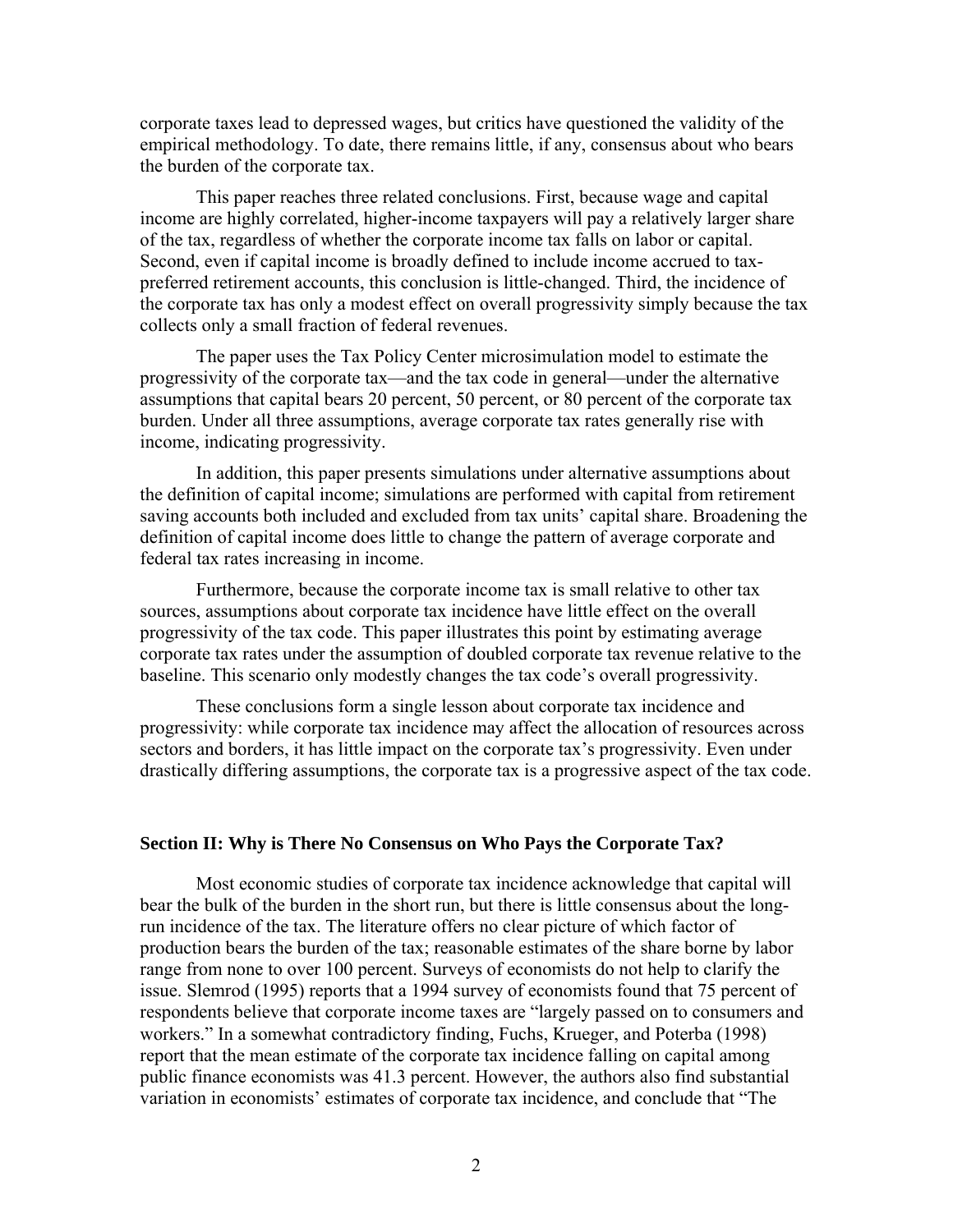responses suggest that public finance economists believe that the corporate income tax is borne by both capital and labor, but that there is significant disagreement about the precise division."

 Government agencies have not helped to clarify this point. The Joint Committee on Taxation does not assign corporate tax incidence to individuals; the Congressional Budget Office (CBO) and Treasury assign the entire burden of the corporate tax to capital owners in proportion to their share of aggregate capital income.<sup>[3](#page-3-0)</sup> Gravelle and Smetters (2006) note that the uncertainty surrounding corporate tax incidence induced CBO to prepare two sets of distributional estimates: one assuming the entire incidence was borne by labor and another assuming the entire incidence was borne by capital. Later CBO would divide the incidence between capital and labor, before settling on its current practice of assigning the entire burden to capital.

Researchers have followed two broad approaches to measure the incidence of the corporate income tax. One method uses theoretical economic models to determine how a hypothetical corporate tax might affect the equilibrium allocation of capital; the other method relies on observed empirical evidence relating corporate tax rates to changes in wage rates. The theoretical studies obtain mixed results, while the empirical work concludes that labor (or wage-earners) bears the bulk of the corporate tax burden.

This section aims only to show why estimating corporate tax incidence is complex; it does not offer a complete survey of past efforts. Others have compiled outstanding reviews of the literature. Gravelle (2008) outlines the development of research into corporate tax incidence over the past several decades. Zodrow (1999) provides an overview of the issues surrounding economic modeling of tax incidence. Gentry (2007) surveys recent empirical studies of corporate tax incidence; Gravelle and Hungerford (2008) critique them. Auerbach (2007) discusses the complications of estimating corporate tax incidence.

The complexity of theoretical studies results from the range of potential changes that can occur in response to a tax on capital income. In a seminal study of corporate tax incidence, Harberger (1962) shows that in a simple closed-economy model with two sectors (one taxed, one untaxed), a tax on corporate income in one sector would cause investors to shift capital from the taxed sector to the untaxed sector. That simple result becomes more complicated, however, as the initial reallocation of capital leads to a reallocation of labor and different levels of output in each sector. The new allocations lead to price changes for capital, labor, and output, all of which in turn affect the equilibrium welfare of individuals. Moreover, Harberger shows that the pattern of factor reallocation and the subsequent price changes depend critically on the initial proportional allocation of labor and capital, the rate at which each industry can substitute labor and capital, and the elasticity of demand for each of the goods produced in the respective market. Moreover, Harberger shows that not only do these allocations and elasticities matter, but that the relationship of elasticities and factor allocations to other elasticities

<span id="page-3-0"></span><sup>&</sup>lt;sup>3</sup> For example, CBO (2007) notes "CBO assumes that owners of capital bear the economic burden of corporate income taxes in proportion to their income from capital, measured as interest, dividends, rents, and adjusted capital gains."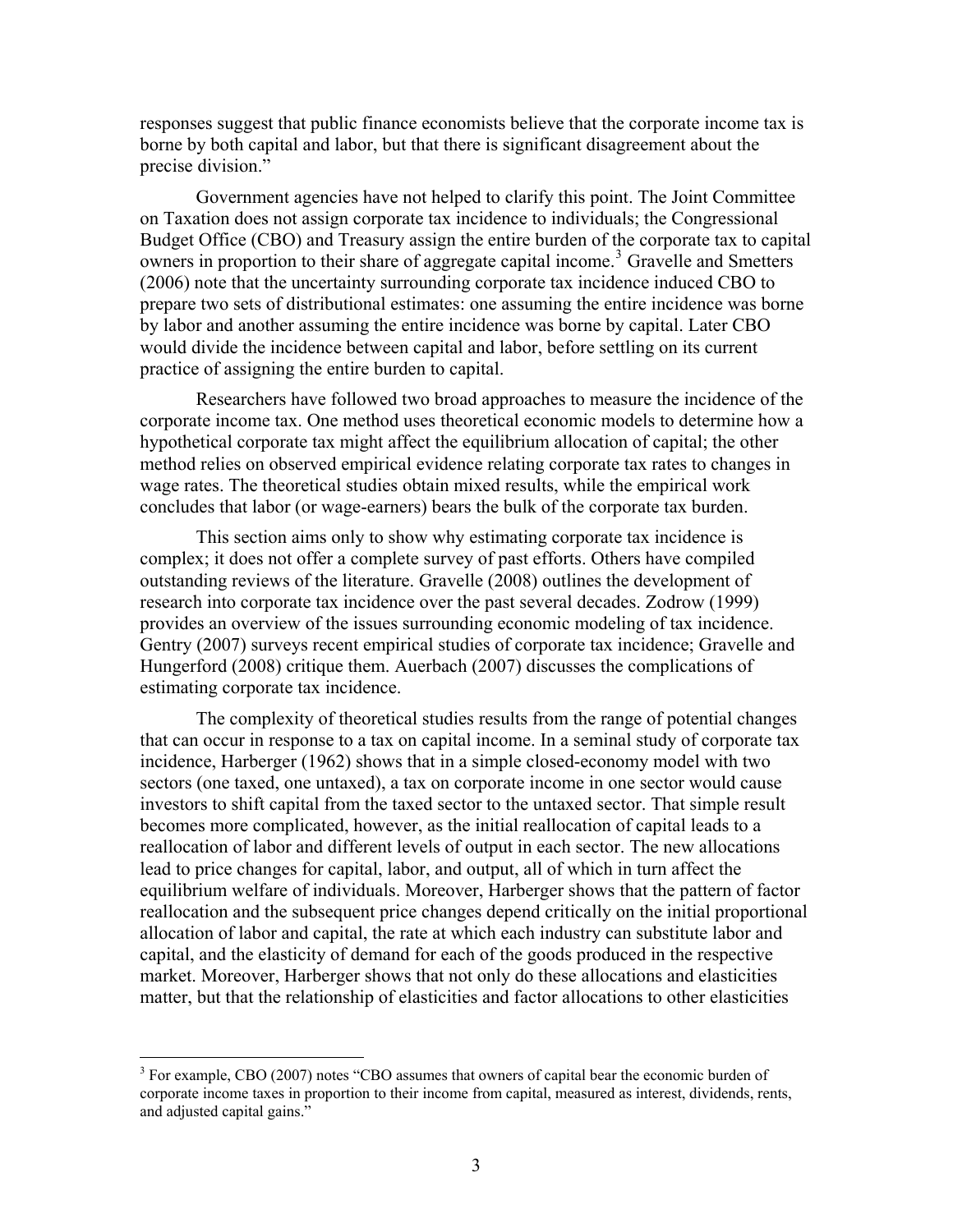and factor allocations can be critical in determining the burden of the corporate tax that falls on labor versus capital.

Harberger's early model of corporate tax incidence is perhaps the simplest of all notable corporate tax incidence models. Extending the model to include foreign sectors (i.e., assuming an open economy) complicates determining who ends up bearing the tax burden. In an open economy, a corporate tax might cause capital to shift away from the corporate sector not only to the domestic non-corporate sector, but to international sectors as well. The extent to which that occurs depends on many factors, such as domestic consumers' willingness to substitute foreign goods for domestic goods and the rate at which firms can trade off between domestic labor and capital.<sup>[4](#page-4-0)</sup>

Multiple studies have simulated corporate tax incidence in an open economy (see Table 1).<sup>[5](#page-4-1)</sup> Randolph (2006) builds a two country, five-sector model with three factors of production (capital, labor, and land). The five sectors include a corporate sector producing tradable goods that are perfect substitutes with foreign goods; a corporate sector producing tradable goods that are not perfect substitutes with foreign goods; a corporate sector with goods that are not tradable  $(e.g.,$  utilities); a non-corporate sector producing tradable goods (e.g., agriculture); and a non-corporate sector producing nontradable goods (e.g., residential housing). The corporate sectors are taxed, the noncorporate sectors are not. Randolph assumes that capital is perfectly mobile across countries, labor is immobile, and markets are perfectly competitive.

 Randolph estimates how a tax on the corporate sector affects the equilibrium cost of capital, which in turn affects the allocation of factors of production across sectors, the equilibrium wage rate and land rents, output prices and consumer demand. Randolph then measures how this change in prices—both factor prices and consumer prices—alters consumption by foreign and domestic owners of each input; this change forms the basis of the incidence calculation. Randolph's results are largely dependent upon the mobility of capital across borders, but also depend upon the ability of the domestic economy to influence world prices and the capital intensities in the domestic corporate sector.

Randolph finds that under baseline assumptions, domestic labor bears the bulk of the tax—74 percent—while domestic capital bears 33 percent of the burden, expressed as a share of revenue. Land benefits with a -3 percent burden, as does foreign labor with a burden equal to -71 percent of revenue. Foreign capital bears a burden of 72 percent. Randolph also produces estimates assuming different relative capital intensities of the domestic corporate sectors, and finds that the burden falling on domestic labor can vary between 59 percent and 91 percent, while the burden falling on domestic capital can vary between 38 percent and 27 percent. He also produces estimates under an infinitesimal tax rate and with varying assumptions about whether the domestic country is a net capital borrower or lender.

<span id="page-4-0"></span> $4$  Harberger (2006) argues that closed economy models are appropriate in the context of coordinated tax policy between a subset of countries comprising a large portion of the world economy. In other circumstances, closed economy models are more appropriate.

<span id="page-4-1"></span> $<sup>5</sup>$  Notable theoretical studies not addressed in this paper include Bradford (1978), Harberger (1995),</sup> Harberger (2006), Melvin (1982), and Mutti and Grubert (1985).

<span id="page-4-2"></span><sup>&</sup>lt;sup>6</sup> "Tradable" refers to whether the goods are traded on an international market. All goods are traded domestically.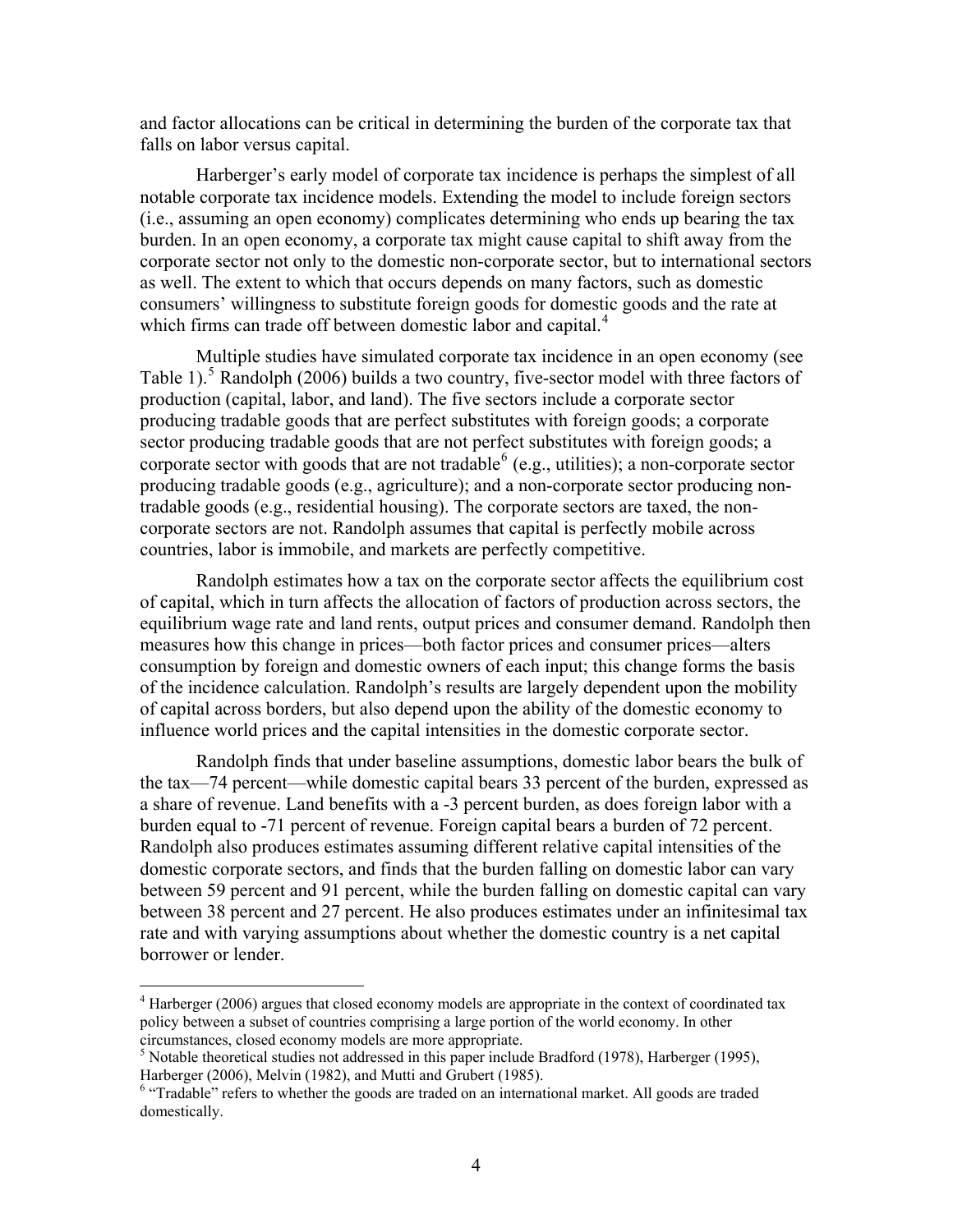Gravelle and Smetters (2006) estimate corporate tax incidence under a scenario where internationally tradable goods are imperfect substitutes. Using a general equilibrium framework, the authors present incidence results under varying assumptions for portfolio substitution elasticity and the elasticity of internationally tradable goods.<sup>[7](#page-5-0)</sup> Specifically, the authors allow the tradable product substitution elasticity to equal 1, 3, or 100 (essentially perfect substitution) and the portfolio elasticity to equal 0.1, 3, or 100. Gravelle and Smetters find that capital—both foreign and domestic—bears the bulk of the incidence when elasticities are low and that domestic factors of production bear the burden when elasticities are high. For example, they find that when both elasticities are low (product substitution elasticity equal to 1 and portfolio elasticity equal to 3), domestic labor bears -3 percent of the burden and domestic capital bears 91 percent, while foreign factors bear very little burden as well. Conversely, they find that when the elasticities are infinite, domestic labor bears 71 percent of the burden, domestic capital bears 36 percent of the burden, foreign labor bears -67 percent of the burden and foreign capital bears 66 percent of the burden. In all cases land bears a relatively small proportion of the burden. The authors conclude that prior research supports adopting a product substitution elasticity to 1, which indicates that domestic capital bears between 71 percent and 91 percent of the burden.

 Gentry critiques several aspects of the Gravelle and Smetters study. He notes that the long-run substitutability between domestic and foreign goods is large, so assuming that product substitution elasticity is high may be appropriate. Gentry also notes that adding additional corporate sectors to the model can mitigate the impact of low product substitution elasticity and raise the incidence on labor. Another criticism of the study, not raised by Gentry, concerns the paper's treatment of the transitory effects of capital reallocation. By omitting the deterioration in the exchange rate that results from exporting capital abroad, the paper ignores the negative effects of weakened purchasing power by domestic wage earners.

Despite the complexity inherent in the various relevant general equilibrium models, the fundamental conclusions remain the same: if it is feasible and profitable for capital to avoid a tax by shifting to other sectors, then the burden will fall primarily on labor, assuming labor is immobile. The extent to which a shift is feasible and profitable depends on a variety of assumptions, which drive any conclusions about corporate tax incidence. Because there is no real consensus on the underlying assumptions, there can be no real consensus on tax incidence.

Empirically measuring corporate tax incidence sidesteps problems associated with general equilibrium simulations. Several recent papers have used international panel data to estimate the impact of corporate taxes on employee wages and earnings. Hassett and Mathur (2006) and Felix (2007) utilize aggregate-level data to estimate the impact of corporate tax revenue on wages. Desai, Foley, and Hines (2007) and Arulampalam, Devereux, and Maffini (2009) use firm-level data to estimate the impact of corporate revenue paid on employee wages. While the studies differ in their methodologies and

<span id="page-5-0"></span> $<sup>7</sup>$  The authors note that their results depend in part on the two elasticities listed above, plus the production</sup> factor substitution elasticity and the consumer's preference elasticity between different products. In their baseline estimates, they set the factor substitution elasticity and the consumer's preference elasticity equal to 1 and vary the elasticities mentioned above.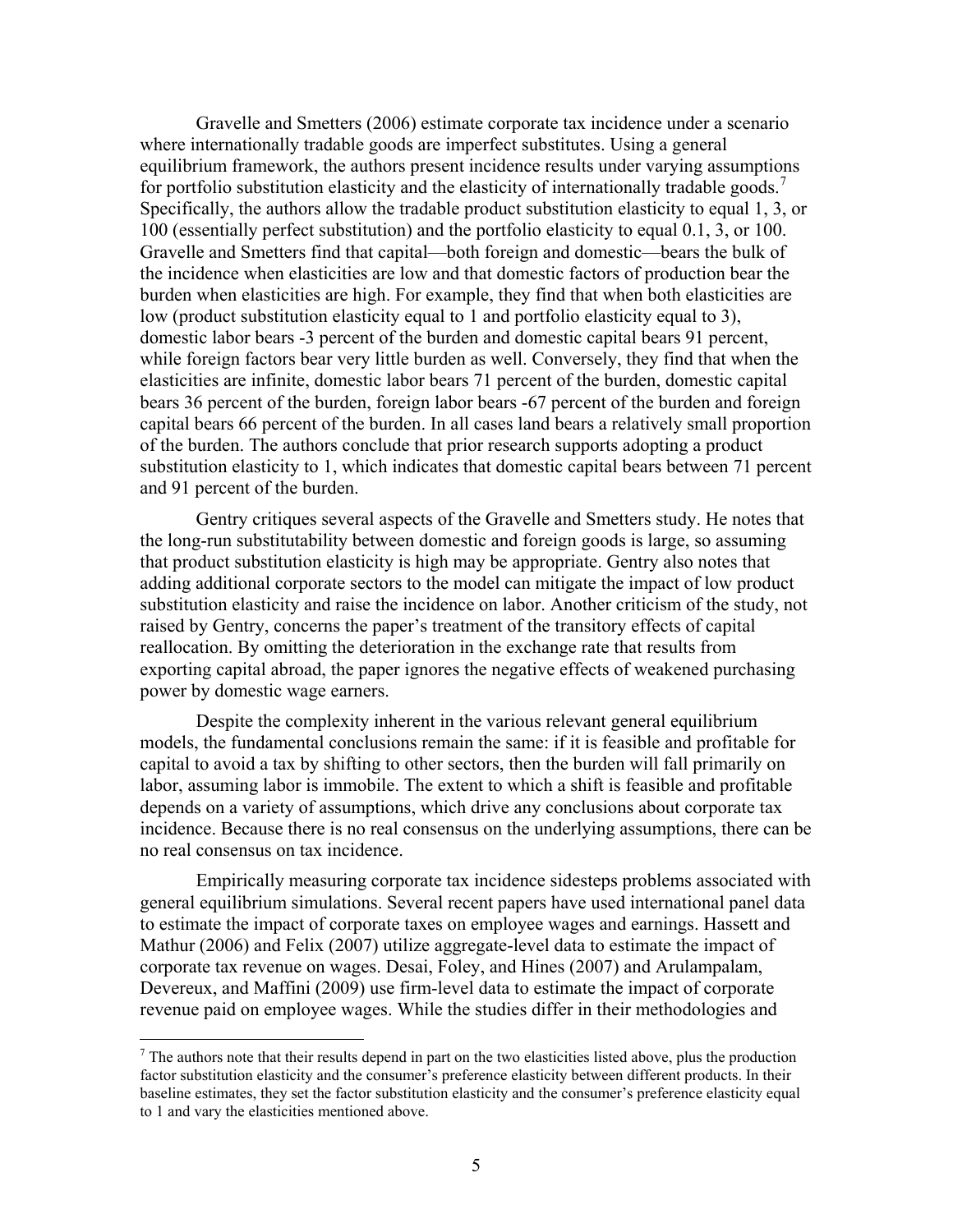data, they reach a consistent conclusion: the corporate tax is borne largely by labor through reduced wages or earnings, although the mechanism by which this theoretically occurs varies across studies.<sup>[8](#page-6-0)</sup>

Hassett and Mathur use a panel data set of 72 countries over 25 years to test the effect of corporate taxes on manufacturing wages. Using average nominal wages over five-year periods as the dependent variable, the authors find that the corporate tax has a strong negative effect on employee wages, but that this effect varies considerably with how they define the corporate tax. Using the top corporate tax rate to measure the corporate tax, Hassett and Mathur find a substantial effect: a 10 percentage point increase in the corporate tax leads to a 25 percent reduction in wages. Other definitions, including average and effective corporate tax rates, produce weaker relationships.

Felix (2007) follows a similar methodology to Hassett and Mathur, but uses household survey data from 19 different countries from 1979 to 2002. The study measures the effect of the corporate tax rate on annual household earnings, classifying earnings as low, medium, or high to isolate the impact of the corporate tax on various worker skill-groups and measuring the corporate tax by the top statutory tax rate. Like Hassett and Mathur, Felix also specifies a model with average tax rate to measure the impact of the corporate tax on wages and also includes a measure of an economy's openness as an explanatory variable. She finds no statistically significant relationship when she accounts for an economy's openness: she finds a one percentage point increase in the top statutory rate leads to a -0.71 to -1.23 percentage point decrease in average household annual wage.

 Both the Hassett and Mathur and Felix studies received criticism, most notably by Gravelle and Hungerford (2008). Gravelle and Hungerford re-estimate the Hassett and Mathur model using both purchasing power parity (PPP) and inflation-adjusted PPP to adjust wages, as opposed to Hassett and Mathur's approach of using exchange rates. Under these specifications, Gravelle and Hungerford find much weaker relationships between the corporate tax and manufacturing wages. Gravelle and Hungerford also note that about one-third of Hassett and Mathur's five-year observations were based on less than five years of data due to missing data, and re-estimate the model using only observations for which the five years of data exist. They find no significant effect of the corporate tax on manufacturing wages. Lastly, Gravelle and Hungerford estimate the model using annual data, rather than five-year averages, and find no significant effect.

 Gravelle and Hungerford list several problems with the study by Felix. Specifically, they note that the study (1) does not control for country-fixed effects, (2) uses an unusual patchwork sample of 65 observations over 19 years with many countries having only one or two years of data, and (3) produces estimates of corporate tax burden (about \$4 in tax burden for every \$1 in tax revenue collected) that are far too large to be predicted by a theoretical model; they also raise the latter criticism with regard to the Hassett and Mathur study.

<span id="page-6-0"></span><sup>&</sup>lt;sup>8</sup> Carroll (2009) briefly examines the relationship between state-level corporate taxation and state-level wages, and finds that states with higher corporate taxation tend to have lower wages. Carroll finds that each \$1 in corporate tax revenue lowers hourly wages by \$2.50. However, such a finding implies that there is no national equilibrium wage, and that labor is not mobile across state borders. Such an implication seems inappropriate for the U.S. labor force.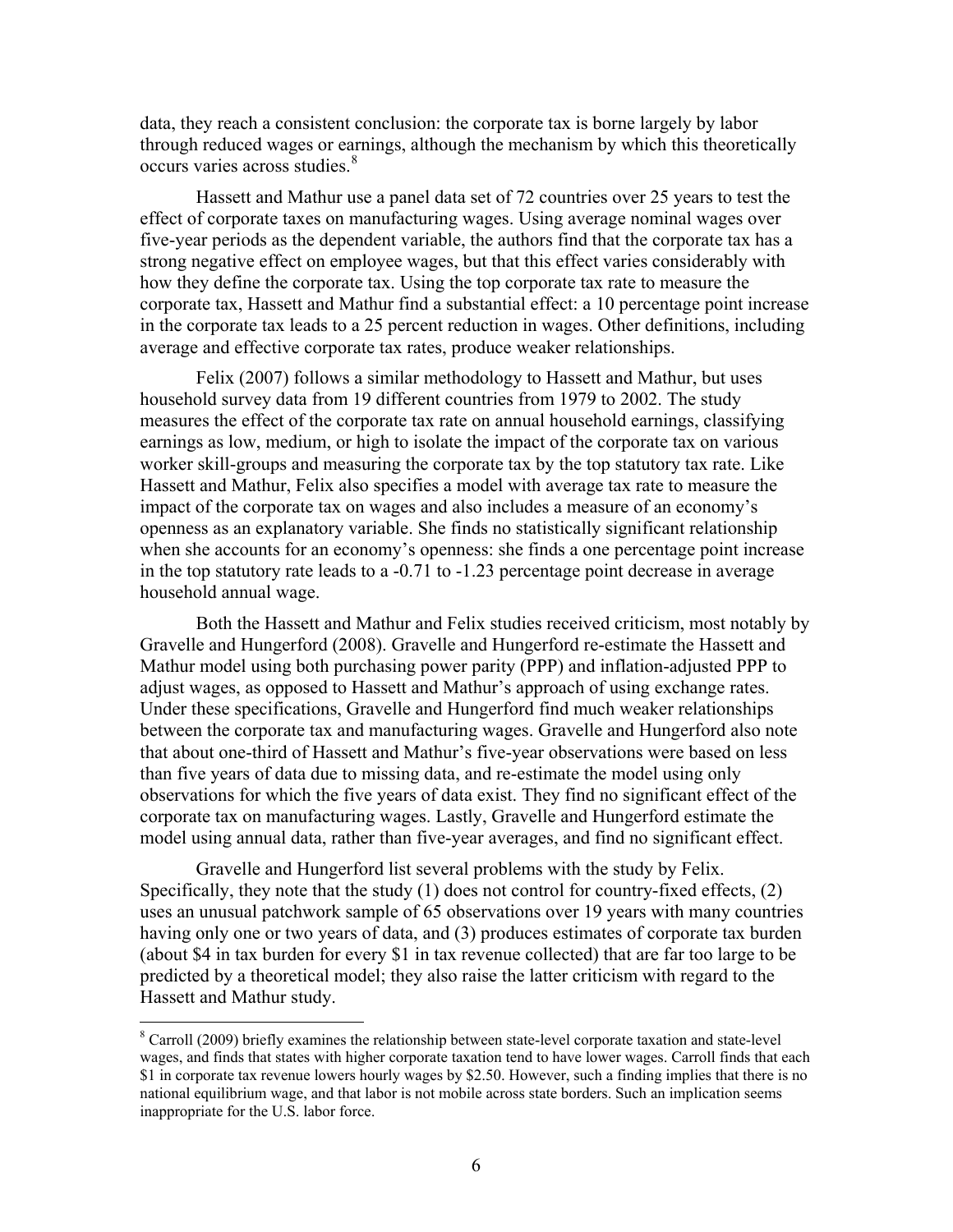While Hassett and Mathur and Felix use aggregate level wages to measure the corporate tax's impact, Desai, Foley, and Hines and Arulampalam, Devereux, and Maffini use multinational firm-level data to measure the effect of corporate taxes on wages. Desai, Foley, and Hines use panel data on foreign affiliates of American multinational firms to measure the extent to which the corporate tax burden is shared between labor and capital. The data encompass observations spanning 25 years and 50 countries. The authors use seemingly unrelated regressions for capital and labor and employ a restriction that the sum of the burden on wages and capital must equal the total tax effect. They find that between 45 and 75 percent of the corporate tax burden falls on labor (57 percent in the baseline specification).

Arulampalam, Devereux, and Maffini attempt to estimate the effects of the corporate tax on wages through bargaining. They hypothesize that firms and workers bargain over economic rents and that the corporate tax can change the outcome. Using data on approximately 55,000 firms operating in nine European countries, they measure the effect of taxes paid by firms (as opposed to corporate tax rates) on employee compensation. Since they use firm-level data, they cannot measure the general equilibrium effects on the wage rate, but rather the impact on the outcome of the worker and firm bargain over economic rents. The authors find that, under the preferred specification, the elasticity of employee compensation with respect to corporate tax rates per worker, is -0.120 in the short-run and -0.093 in the long-run. These elasticities correspond to corporate tax incidence measures on labor of 97 percent and 75 percent, respectively.

 Gravelle and Hungerford note several reservations with the firm-level approach. Gravelle and Hungerford criticize the Desai, Foley, and Hines study on several accounts, including representing the incidence borne by labor only with firm-level changes in wages and measuring capital income only with interest. They also note that the study's results are driven by the restriction that the combined (labor and capital) burden of the corporate income tax equals 1; relaxing that restriction makes the results insignificant.<sup>[9](#page-7-0)</sup>

Gravelle and Hungerford criticize an earlier version of the Arulampalam, Devereux, and Maffini study on the grounds that there is a disconnect between the study's theoretical effect of the corporate tax (i.e. that it affects the wage bargain between labor and firms) and the authors' estimation process of modeling wages as a function of output and taxes. They note that this estimation strategy measures only the short-run incidence of the corporate tax, not the long-run impact on the equilibrium division of economic rents. Gravelle and Hungerford further criticize the results as implausible, noting that the short-run elasticity of corporate taxes on wages cannot be high given multi-year wage contracts. Lastly, Gravelle and Hungerford criticize the use of short-run panel data and the "widely varying" results obtained by the paper.

Gentry also cites several reservations with the recent empirical literature. He agrees with Gravelle and Hungerford's assertion that these studies capture the short-run incidence of the corporate tax, while theory indicates that the mechanism by which labor

<span id="page-7-0"></span> $9$  The authors refer to comments made by Bill Randolph at a March 2008 seminar at the American Enterprise Institute, where Randolph stated that without the restriction, the Desai, Foley, and Hines results were no longer significant.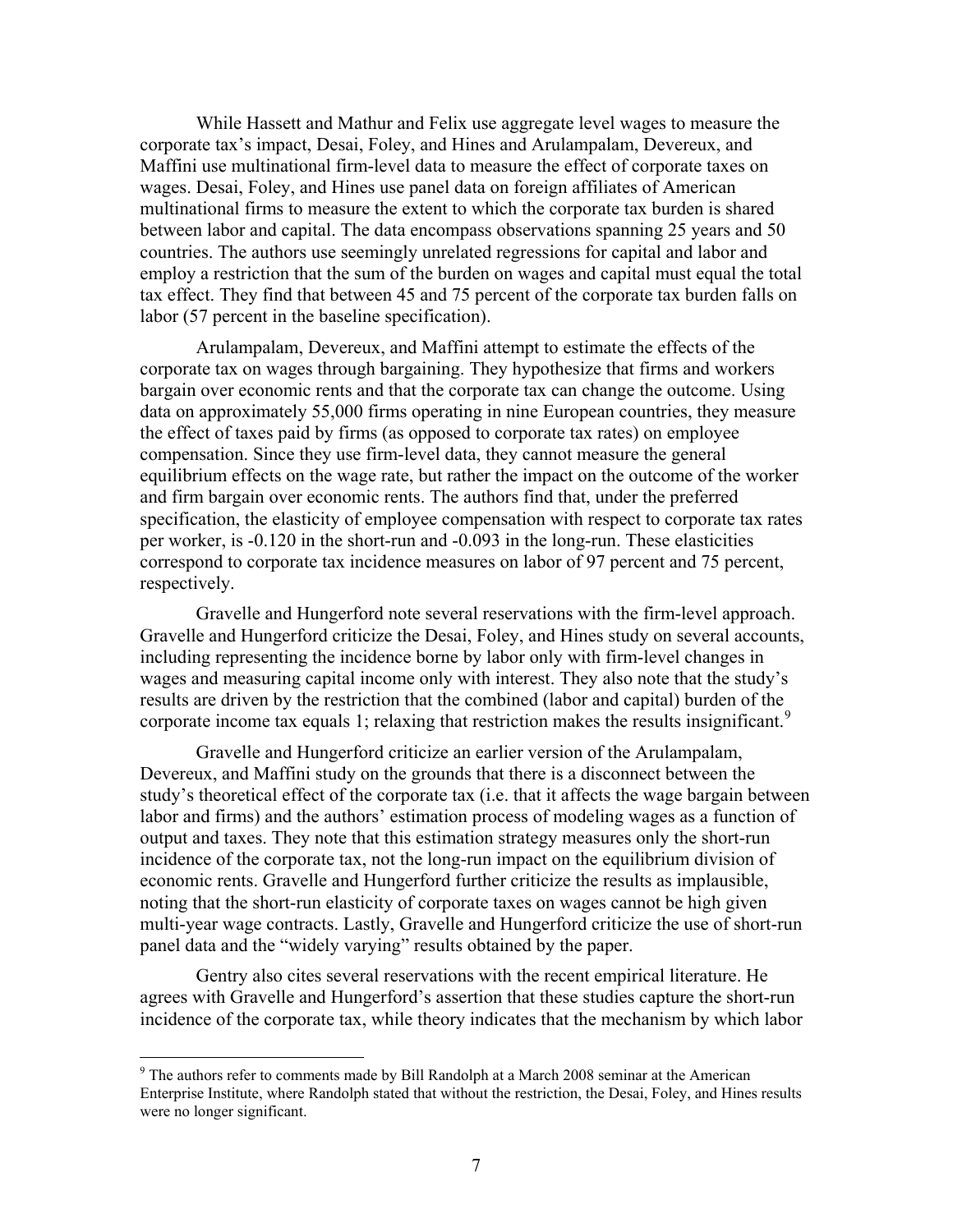bears the tax (notably an adjustment in equilibrium wage levels) would likely require several years to adjust. Gentry and Gravelle and Hungerford also agree in pointing out that using firm-level data can only measure partial effects because it ignores economywide price effects. Gentry also raises concerns about the causality of corporate tax rates on wages, noting instead that governments could shift towards higher capital taxation immediately before returns to wages fall. Lastly, Gentry notes that the findings in these papers are much larger than the *a priori* expectations would suggest, and that these magnitudes far exceed the plausible ranges predicted by general equilibrium models.

#### **Section III. Methodology and Description of the TPC Model**

The Tax Policy Center (TPC) microsimulation model uses two primary data sources: the 2004 public-use file (PUF) produced by the Statistics of Income (SOI) Division of the Internal Revenue Service and the 2005 Current Population Survey (CPS). The PUF contains 150,047 income tax records with detailed information from federal individual income tax returns filed during 2004. It provides key data on the level and sources of income and deductions, income tax liability, marginal tax rates, and use of particular credits, but it excludes certain demographic information, such as age, and most information about pension wealth and contributions. TPC uses a constrained statistical match with the March 2005 CPS of the U.S. Census Bureau to map non-tax information onto the PUF.[10](#page-8-0)

To model retirement saving, TPC supplements the PUF and CPS data described above with information from the 2001 Federal Reserve Board of Governors' Survey of Consumer Finances (SCF) and the Survey of Income and Program Participation (SIPP). The model's principal data source for type of pension, pension participation and accumulated wealth, and contributions by employers and employees is the SCF, a stratified sample of about 4,400 households with detailed data on wealth and savings. The SCF has the best available data on pensions for a broad cross-section of the population, but does not report enough information to determine eligibility for deductible IRA contributions. To measure eligibility and contributions to IRAs, TPC uses selected pooled data from the 1984, 1990, 1992, and 1996 SIPP. Burman *et al.* (2004) describes TPC's retirement saving estimation procedures in greater detail.

To measure returns to capital in retirement saving accounts, the TPC model first imputes the total accrued value of each tax unit's retirement savings accounts. Then, the model imputes a measure of proportional allocation across different asset classes (i.e., assets bearing interest, capital gains, and dividend income) by age and retirement account balance. A rate of return, based on historical trends, is assumed for each asset class; these

<span id="page-8-0"></span><sup>&</sup>lt;sup>10</sup> The statistical match provides important information not reported on tax returns, including measures of earnings for head and spouse separately, their ages, the ages of their children, and transfer payments. The statistical match also generates a sample of individuals who do not file income tax returns ("nonfilers"). By combining the dataset of filers with the dataset of estimated nonfilers from the CPS, we are able to carry out distributional analysis on the entire population rather than just the subset that files individual income tax returns.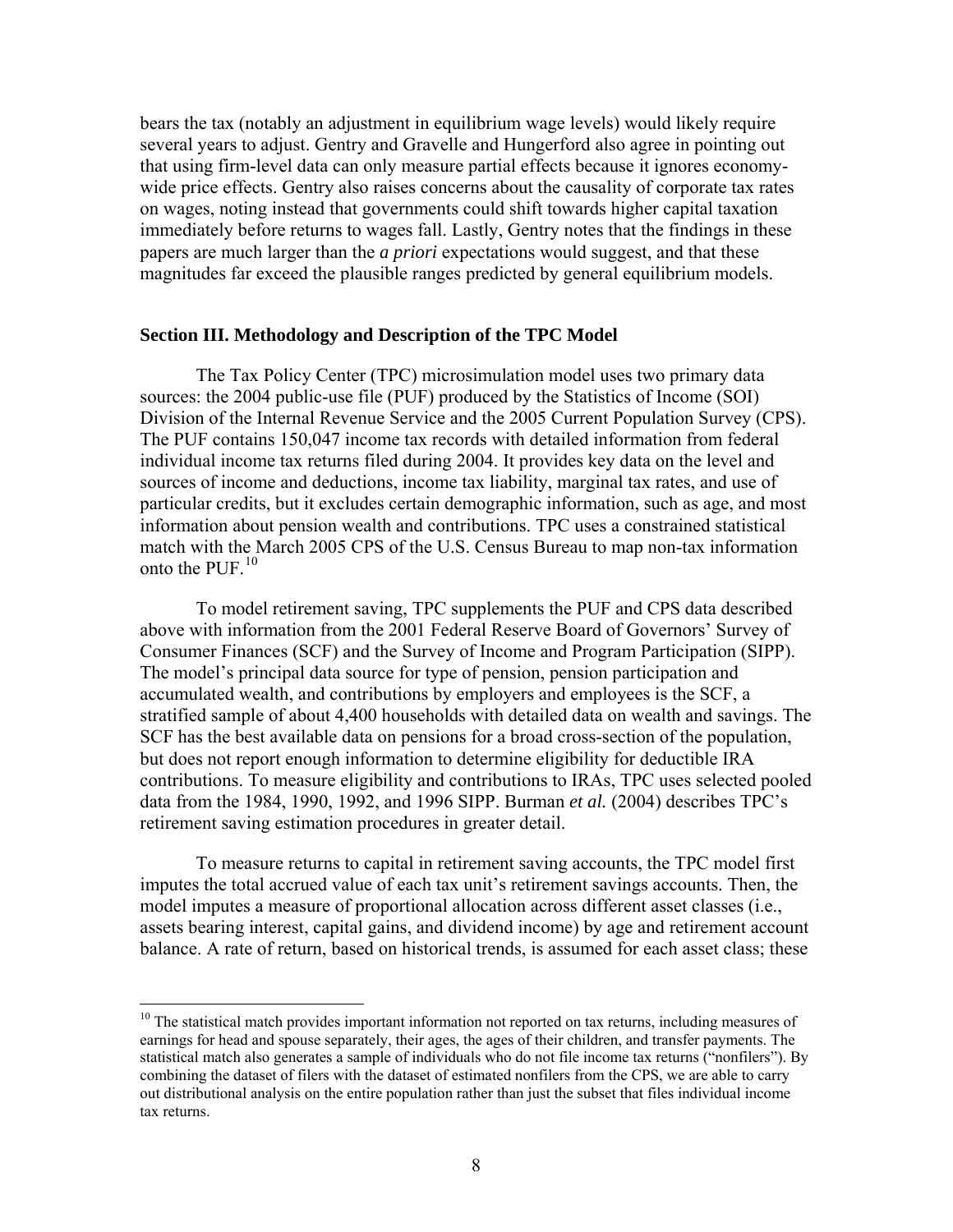rates are then multiplied by the respective balances (by asset class) to determine the capital income accruing to each household from retirement saving accounts.

The standard corporate tax assumption in the TPC model—which is relaxed in this paper—is that the burden of the corporate tax falls on all owners of capital in proportion to their share of aggregate capital income.<sup>[11](#page-9-0)</sup> In its baseline calculations, the model first determines each return's share of aggregate capital income, which the model defines as taxable and tax-exempt interest, dividends, realized capital gains, and net income from rents, royalties, and estates or trusts.[12](#page-9-1) Each tax unit's corporate tax burden then equals total corporate tax liability multiplied by the unit's share of aggregate capital income. Thus, a tax return that reports 0.05 percent of aggregate capital income incurs 0.05 percent of aggregate corporate tax liability. The model then projects corporate tax liability from CBO estimates of aggregate corporate tax revenues. To estimate the distribution of the change in burden from a corporate tax proposal, the model simply allocates across tax units the estimated overall change in corporate tax liability.

This analysis modifies the TPC assumption that the corporate tax falls entirely on capital to examine the effects of assigning some proportion of the corporate tax burden to labor. Specifically, this adjustment calculates each tax unit's share of aggregate capital and wage income, respectively, then assigns some proportion of the aggregate corporate tax burden to wages and some proportion to capital.<sup>[13](#page-9-2)</sup> Equation (1) describes the assignment of corporate tax incidence, with  $\alpha$  representing the corporate tax incidence falling on capital, and  $(1 - \alpha)$  representing the share borne by labor:

$$
(1) \tT_i = \alpha \left(\frac{c_i}{C}\right) T + \left(1 - \alpha \right) \left[\frac{w_i}{W}\right] T
$$

 $\overline{a}$ 

In equation (1)  $T_i$  is each tax unit's burden, T is exogenously determined corporate tax revenues,  $c_i$  is each unit's capital income, C is the aggregate capital income,  $w<sub>i</sub>$  is each unit's wage income, and W is the aggregate wage for all tax units. TPC's approach assumes that  $\alpha$  equals 1; that is, capital bears the full burden of the corporate income tax. Here, I calculate the aggregate distribution of tax burdens under scenarios where capital bears none, all, and half of the corporate tax burden; that is,  $\alpha$  is equal to 0.2, 0.5 or 0.8.

In addition, this paper presents estimates under alternative assumptions about capital share. Under the baseline assumption, a tax unit's capital share is the sum of capital income reported on households' tax returns. In an alternative simulation, capital

<span id="page-9-0"></span> $11$  CBO adopts this assumption and Treasury did so as well until it ceased including the corporate tax in its distributional analyses; TPC's methodology most closely resembles that of CBO. See Cronin (1999) and JCT (1993) for summaries of the issues involved. Although JCT argued in 1993 for distributing the corporate tax to owners of corporate capital, it has abandoned distributing the corporate tax in its recent analyses of tax proposals.

<span id="page-9-1"></span> $12 \text{ In order to temper the wide variations in realized capital gains that can occur across years, TPC adjusts }$ each record's reported realization of long-term and short-term capital gains by a factor accounting for aggregate trends in capital gains realizations. Rohaly, Carasso, and Saleem (2005) describe this adjustment in greater detail.

<span id="page-9-2"></span> $^{13}$  By design, the sum of the proportions equals 1, although this could theoretically be adjusted to allow the incidence of the corporate tax to exceed the revenues collected.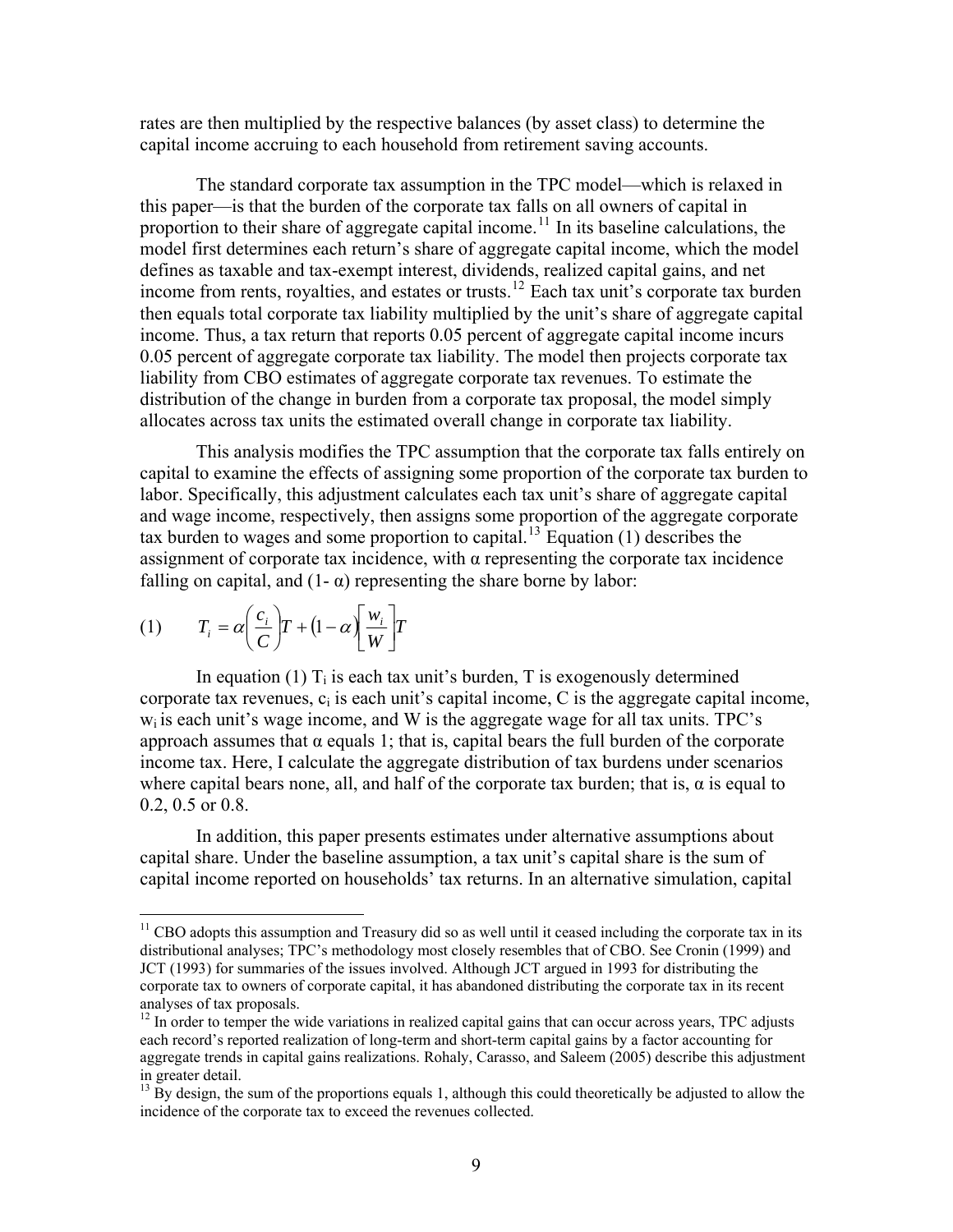share is redefined to also include the capital income—either realized or unrealized accruing to retirement saving accounts.

The corporate tax's low share of total tax revenues means that the distribution of its burden between capital and labor cannot have much effect on the distribution of the overall tax burden. To show that the relatively small size of the corporate income tax makes it difficult for the tax to influence progressivity, this paper presents estimates of equation (1) under the assumption that corporate tax revenues—exogenously determined—are doubled.

### **Section IV. Results.**

 $\overline{a}$ 

Households with low or moderate wages are less likely to have income from capital gains, dividends, or interest payments; capital income more commonly goes to households with higher wages. In general, capital income is concentrated among highwage tax units except for a smaller but significant share going to units with little or no wage income, presumably mostly retirees with substantial capital wealth. Data from the TPC model reveal a J-shaped pattern for the realization of capital income with respect to wages. The data also show median capital income increasing steeply with wages.<sup>[14](#page-10-0)</sup>

This analysis shows non-retirement capital income to be generally increasing with wage income, with the exception of high mean non-retirement capital income among households with very low levels of wages. The lowest wage class reports high mean capital income: taxpayers with less than \$10,000 of wages accrue an average of \$11,309 in capital gains, dividend, and interest income (Table 2). Mean non-retirement capital income remains below \$5,000 as wage income increases up to the \$100,000 to \$200,000 wage group, for whom it exceeds \$9,000. Mean non-retirement capital income continues to rise through the rest of the wage income distribution, reaching a maximum of more than \$995,945 for households with wage income over \$1,000,000.

 Including capital income accruing to retirement accounts does not markedly change the distribution of capital income. As with capital gains, dividends, and interest income, capital income from retirement accounts exhibits a generally increasing pattern in wages, with the exception of the lowest wage group. Households in the lowest wage group accrue an average of about \$2,500 in capital from retirement accounts. This amount drops to \$573 for those in the second wage group then increases progressively throughout the wage distribution. The \$50,000 to \$75,000 wage class reports nearly \$3,000 in retirement account capital income, while the top wage class reports about \$180,000 in capital income from retirement accounts.

 Median capital income exhibits a similar pattern as mean capital income. After the first wage group, median capital income is increasing in wages, with the median value for capital gains, dividends, and interest income equaling 0 for most wage groups

<span id="page-10-0"></span> $14$  Throughout this section, mean and median wages are reported by wage income level, while the distribution of average tax rates is reported by cash income percentile. The distinction is necessary since more than 20 percent of households have 0 wages, making it impossible to classify households into quintiles based on wages alone.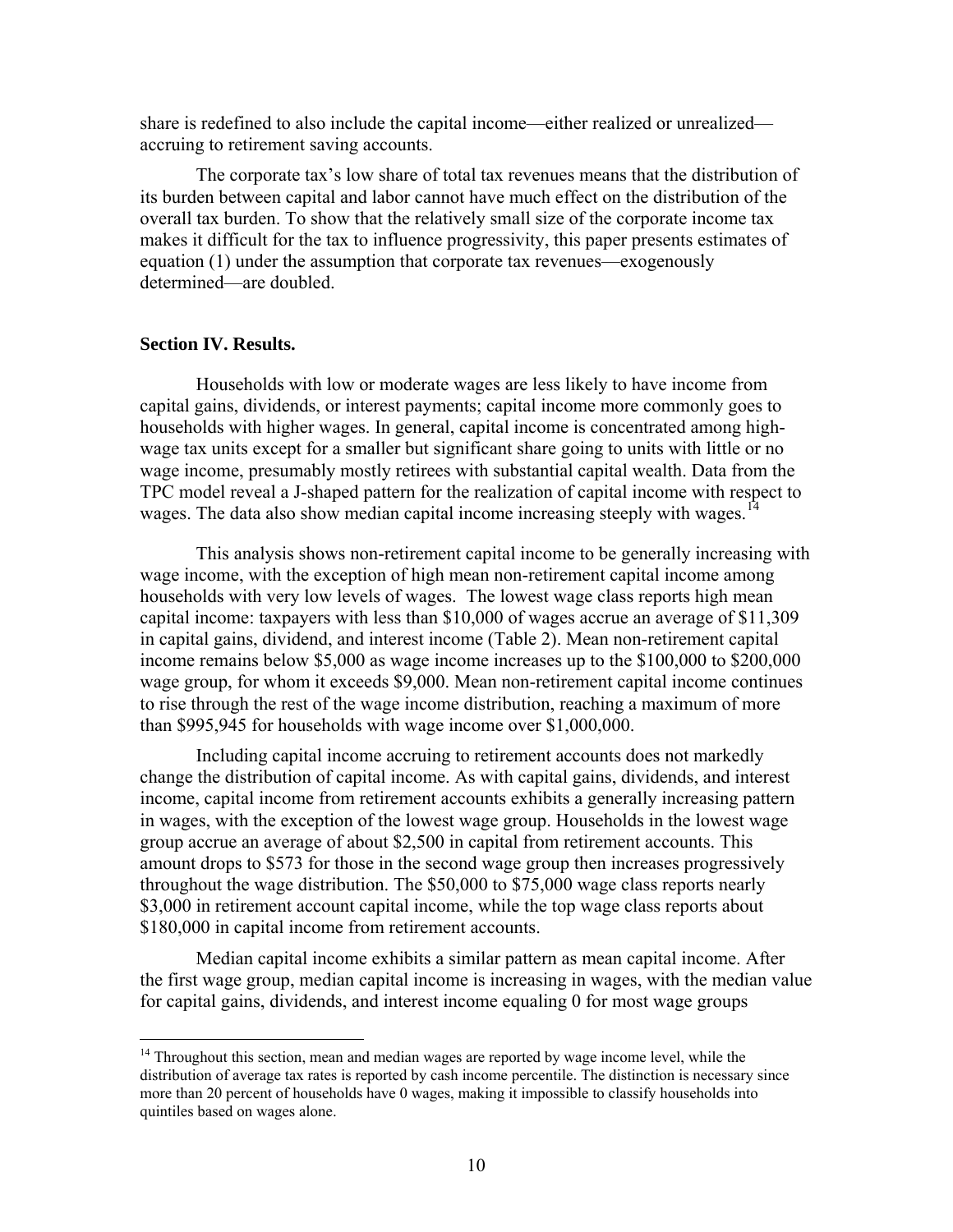(Appendix Table 1). The median value for capital income in the lowest wage group is driven higher by capital accruing to retirement accounts.

Because wage and capital income are highly correlated, the assumed incidence of the corporate income tax does not affect the measured progressivity of the tax very much. Regardless of the incidence assumption, the average effective corporate tax rises with income and is thus progressive under the measures used in this analysis.<sup>[15](#page-11-0)</sup>

The corporate tax is strongly progressive if it falls primarily on capital. The average effective corporate tax rate increases slowly from 1.1 percent for the lowest income quintile to 1.5 percent for the fourth quintile and then more than triples to 4.0 percent for the top quintile (Table 3). The top 1 percent of tax units pays an average corporate tax rate of 7.0 percent.

If the corporate tax burden splits evenly between capital and labor, the tax remains progressive but less so than if capital bears the bulk of the tax. In this scenario, average corporate tax rates increase from 1.6 percent for the lowest quintile to 2.2 percent for the fourth quintile and then jumps to 3.4 percent for the highest quintile and 4.9 percent for the top 1 percent.

Progressivity is less clear if labor bears the primary burden of the tax: the average corporate tax rate increases across the first four quintiles but then drops slightly for the top 20 percent. The average rate grows steadily from 2.2 percent for the lowest quintile to 2.9 percent for the fourth quintile but then drops to 2.8 percent for the top quintile. Within that top quintile, the average tax rate falls exhibits a u-shaped pattern, with the average corporate tax rate increasing through the  $90<sup>th</sup>$  percentile, then dropping for all other percentiles except the top 0.1 percent; this group has the highest average tax rate of any group at 3.1 percent.

Including retirement account capital does little to change the patterns of increasing tax rates. As before, if labor bears the primary burden of the tax, average tax rates exhibit a strongly progressive pattern; average tax rates increase steadily with income from 1.7 percent for the lowest quintile to 3.8 percent for the top quintile (Table 4). Average tax rates increase from 1.7 percent for the lowest quintile to 3.3 percent for the top quintile when incidence is split evenly between labor and capital. When 80 percent of the incidence falls on labor, progressivity is mixed, with average tax rates increasing through the  $95<sup>th</sup>$  percentile but falling slightly for the top 5 percent.

The incidence of the corporate tax has little effect, however, on the progressivity of federal taxes as a whole since the corporate tax accounts for less than 10 percent of total tax revenues. The effective tax rate for the bottom quintile is 4.8 percent if capital incurs the primary burden of the corporate tax and 5.9 percent if labor bears the majority of the tax (Table 3). Comparable estimates for the top income quintile are 24.6 percent and 23.4 percent, respectively. If more of the corporate tax burden falls on labor, overall federal tax progressivity falls but remains strong.

 Similarly, the corporate income tax has little influence on the aggregate progressivity of the tax code because it provides only a small fraction of total revenue.

<span id="page-11-0"></span><sup>&</sup>lt;sup>15</sup> There are several equivalent measures of tax progressivity, including the trajectory of average tax rates across income. In a progressive tax system, average tax rates increase with income.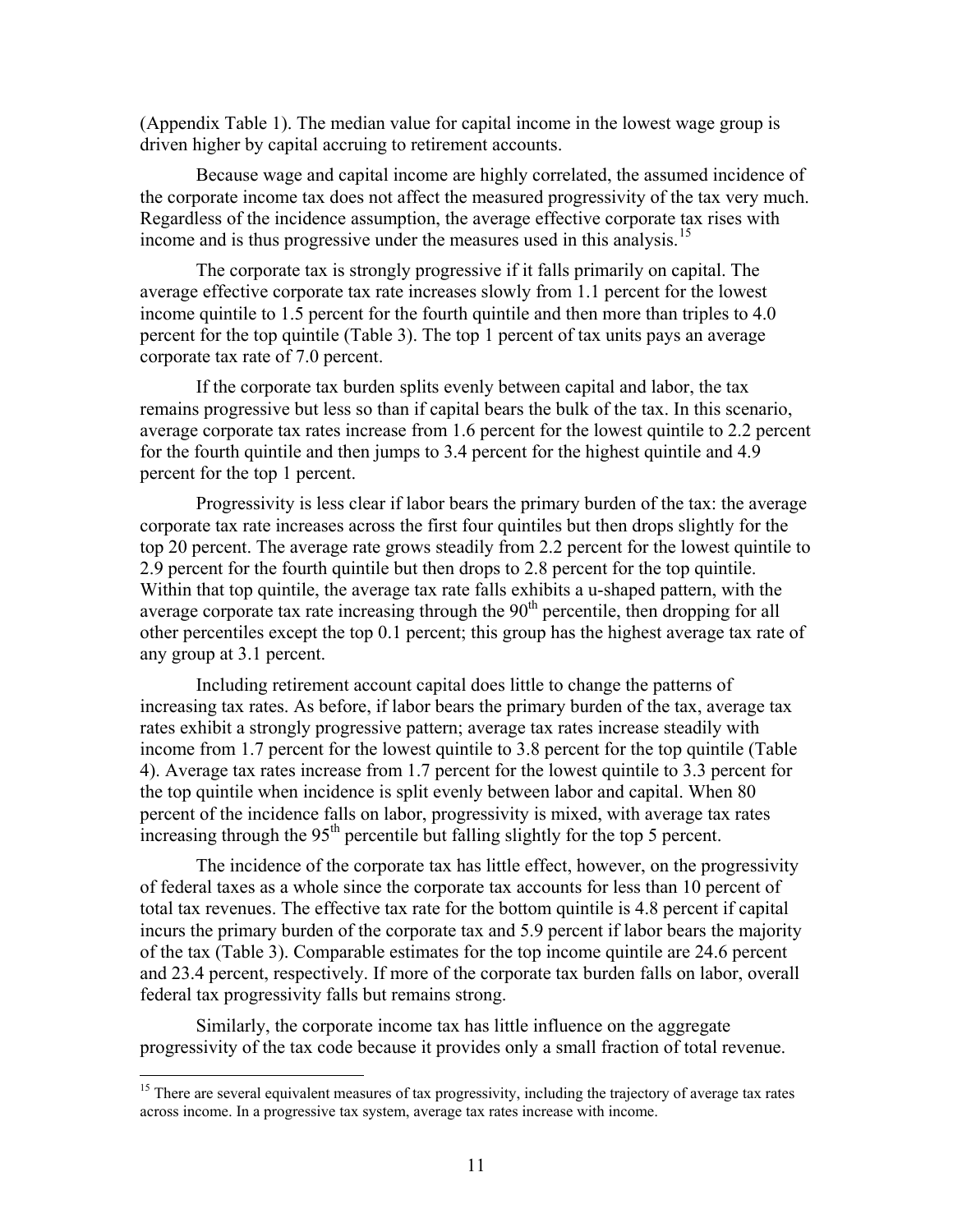Even if the corporate tax collected twice as much in revenue, its impact on the pattern of average tax rates would remain small (Table 5). In the least progressive case—when labor bears the 80 percent of the corporate tax—doubling corporate tax receipts increases the average tax rate from 5.9 percent to 8.0 percent for the bottom quintile, from 18.2 percent to 23.8 percent for the middle quintile, and from 23.4 percent to 26.3 percent for the top quintile. Progressivity is little-changed.

#### **Section V. Conclusion**

Economists disagree about whether capital or labor bears the incidence of the corporate tax. Recent analysis—both empirical and theoretical—has failed to build a consensus. Theoretical models yield starkly differing results depending on underlying assumptions about factors such as the openness of the economy, the extent to which consumers substitute domestic goods for foreign ones, and the willingness of investors to substitute domestic capital for capital from abroad. For example, different elasticities of domestic and foreign product substitution can result in labor bearing either most of the burden of the corporate tax, or none at all.

 Recent empirical studies have also failed to solve the corporate tax incidence puzzle. While the studies all conclude that wage earners bear most of the ultimate burden of the corporate tax, their methodological shortcomings leave their conclusions open to doubt.

This analysis has shown that the corporate tax remains a generally progressive aspect of the tax code, regardless of the incidence assumption. That is, under completely opposite assumptions that the corporate tax falls either primarily on labor or primarily on capital, average corporate tax rates for taxpayers generally increase with income, indicating progressivity. The lone exception is under a scenario where corporate tax incidence falls entirely on labor, the average tax rate drops for taxpayers in the  $95<sup>th</sup>$  to 99.9<sup>th</sup> percentile relative to taxpayers in the fourth quintile.

 Furthermore, because the corporate tax accounts for only a small share of total federal revenue, it has little effect on overall progressivity of the tax code, regardless of its incidence. Aggregate progressivity would change little, even if corporate tax receipts doubled and fell entirely on workers.

 These findings do not reduce the importance of understanding corporate tax incidence. Indeed, that incidence critically influences the effect of the tax on the allocation of capital and labor both domestically and internationally. Of particular importance is whether a domestic corporate tax can affect the allocation of capital and labor in a foreign country, and the proportion of the domestic corporate tax burden borne by foreign workers and holders of foreign capital. This point has received little attention in the literature, and only becomes more salient as economies become increasingly interrelated. In addition, future research should continue to pay particular attention to the effect of the corporate tax on landowners and the measure of excess burden generated by the tax relative to other forms of taxation.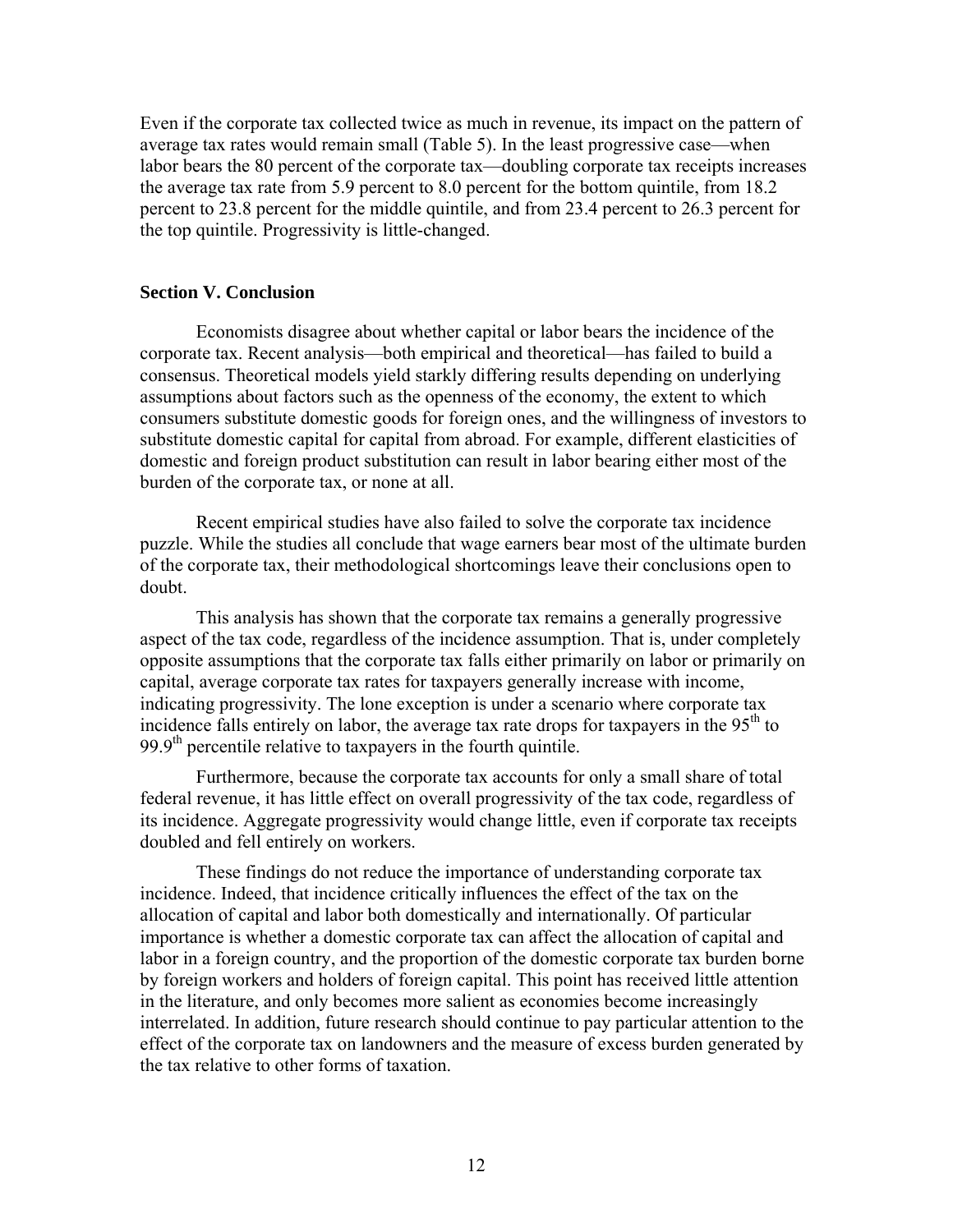Future research will continue to shed light on the effects of the corporate income tax. As evidenced by the critiques of recent empirical work, studying the effects of the corporate tax is a challenging endeavor. However, this paper shows that regardless of the proportion of the corporate tax borne by capital and labor, the corporate income tax remains a generally progressive aspect of the tax code.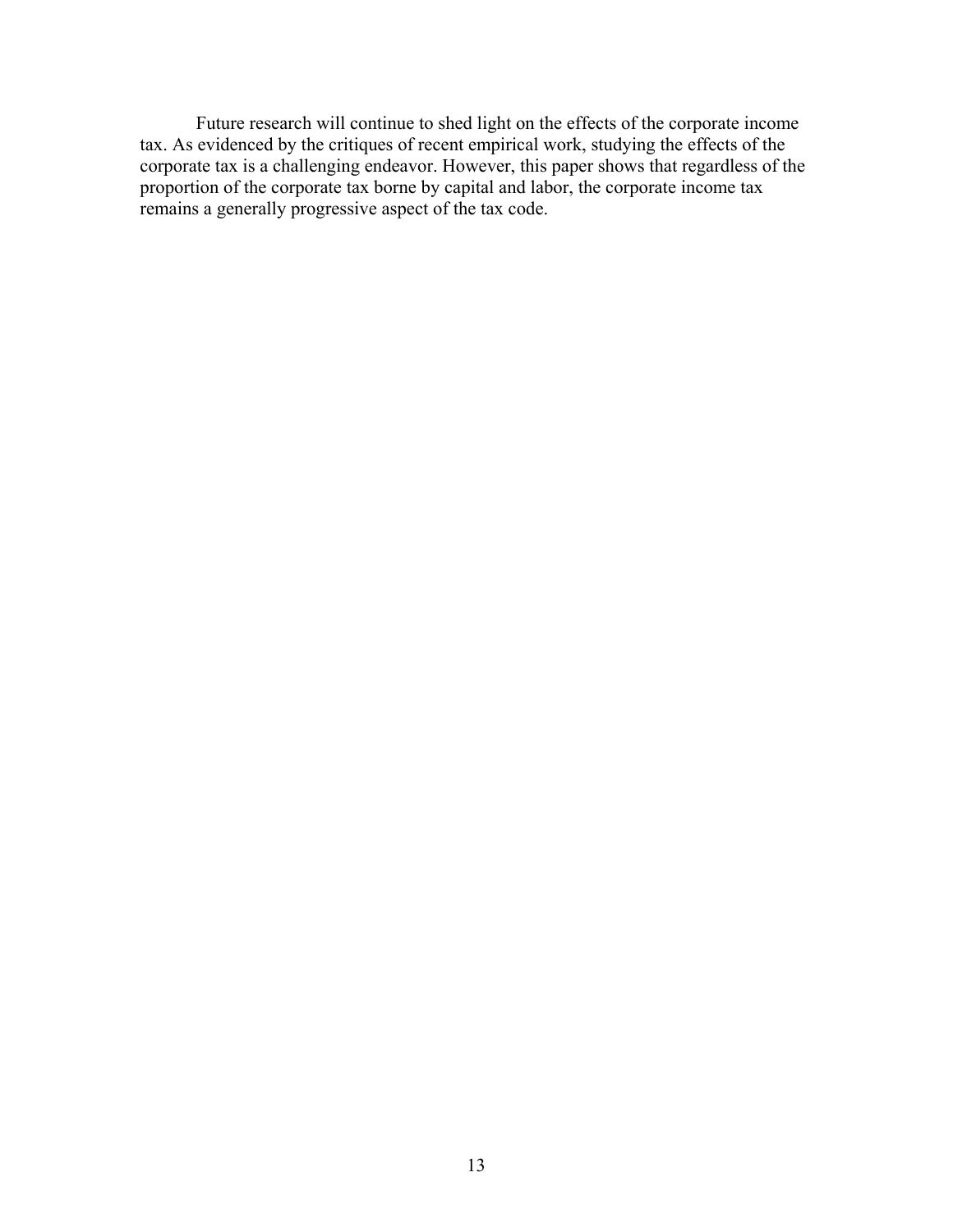### Reference List

Arulampalam, Wiji, Michael P. Devereux, and Giorgia Maffini. 2009. "The Direct Incidence of Corporate Income Tax on Wages," Oxford: Oxford University Centre for Business Taxation, Working Paper 09/17. Available at: http://users.ox.ac.uk/~mast1732/RePEc/pdf/WP0917.pdf.

Auerbach, Alan J. 2007. "Who Bears the Corporate Tax? A Review of What We Know." Presented at the International Tax Policy Form and Urban-Brookings Tax Policy Center's Seminar Titled "Who Pays the Corporate Tax in an Open Economy?" December.

Bradford, David F., 1978. "Factor prices may be constant but factor returns are not," *Economics Letters* 1(3): 199-203.

Burman, Leonard E., William G. Gale, Matthew Hall, and Peter R. Orszag. 2004. "Distributional Effects of Defined Contribution Plans and Individual Retirement Accounts." Tax Policy Center Discussion Paper no. 16. August.

Carroll, Robert. 2009. "The Corporate Income Tax and Workers' Wages: New Evidence from the 50 States." Tax Foundation Special Report no 169. August.

Congressional Budget Office. 2007. "Effective Tax Rates." CBO Director's Blog. December 11. Available at: http://cboblog.cbo.gov/?p=40.

Cronin, Julie-Anne. 1999. "U.S. Treasury Distributional Analysis Methodology." Office of Tax Analysis Paper 85. Washington, DC: U.S. Department of the Treasury.

Desai, Mihir A., C. Fritz Foley, and James R. Hines Jr. 2007. "Labor and Capital Shares of the Corporate Tax Burden: International Evidence." Presented at the International Tax Policy Form and Urban-Brookings Tax Policy Center's Seminar Titled "Who Pays the Corporate Tax in an Open Economy?" December.

Felix, R. Alison. 2007. "Passing the Burden: Corporate Tax Incidence in Open Economies," Regional Research Working Paper RRWP 07-01, Federal Reserve Bank of Kansas City.

Fuchs, Victor R., Alan B. Krueger and James Poterba. 1998. "Economists' Views about Parameters, Values, and Policies: Survey Results in Labor and Public Economics." Journal of Economic Literature 36(3): 1387-1425.

Gentry, William M. 2007. "A Review of the Evidence on the Incidence of the Corporate Income Tax." Office of Tax Analysis Working Paper 101. December.

Gravelle, Jane G. 2008. "Taxing Capital Income: Effects and Structural Issues." Congressional Research Service. May.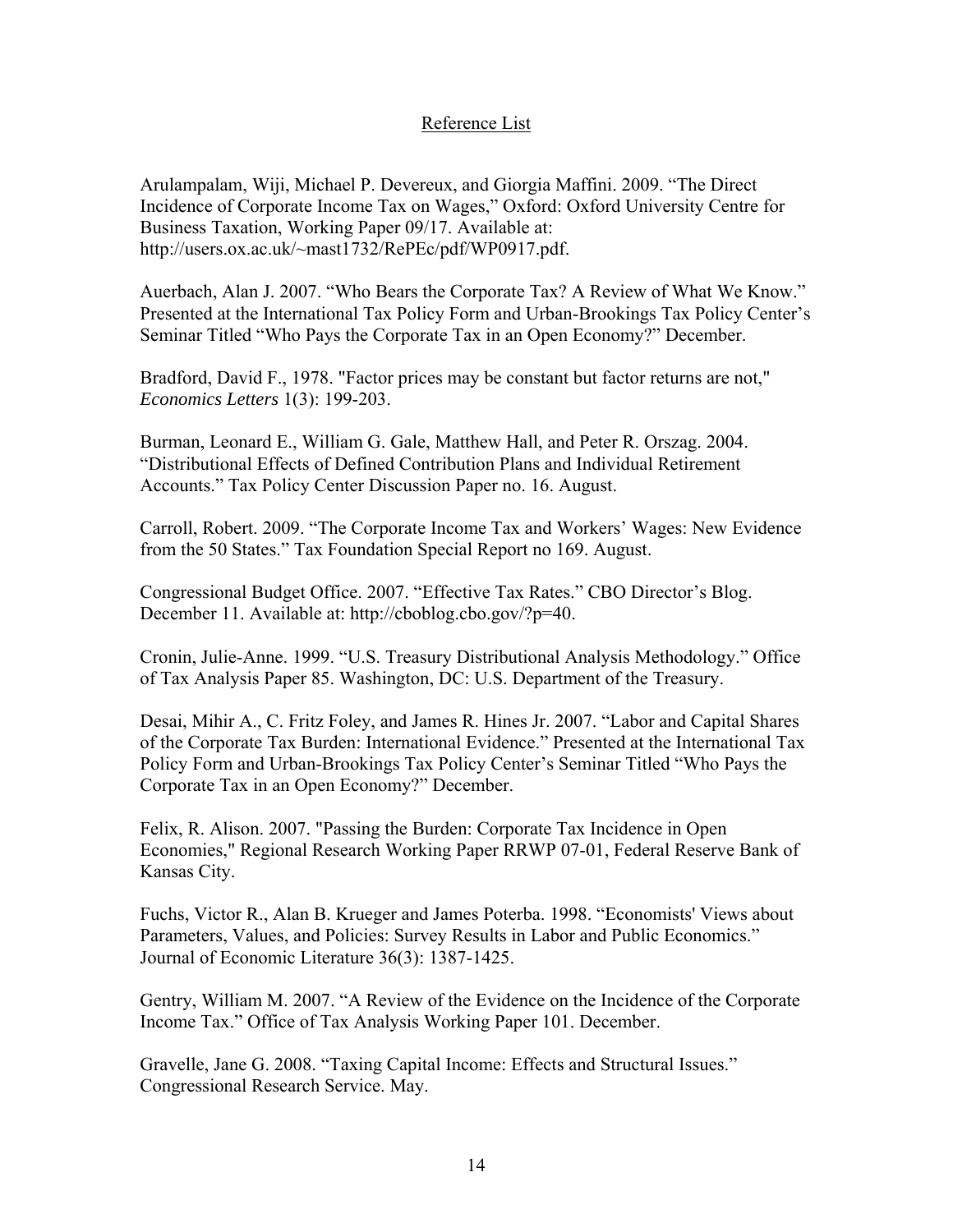Gravelle, Jane G. and Thomas L. Hungerford. 2008. "Corporate Tax Reform: Issues for Congress." CRS Report for Congress. April.

Gravelle, Jane G. and Kent A. Smetters. 2006. "Does the Open Economy Assumption Really Mean That Labor Bears the Burden of a Capital Income Tax." *Advances in Economic Analysis & Policy* vol. 6:1.

Harberger, Arnold C. 2006. "Corporate Tax Incidence: Reflections on What is Known, Unknown and Unknowable." In *Fundamental Tax Reform: Issues, Choices, and Implications*, ed. John W. Diamond and George R. Zodrow, Cambridge, MIT Press, pp. 283-307.

-----. 1995a. "The ABCs of Corporation Tax Incidence: Insights into the Open-Economy Case." In American Council for Capital Formation, *Tax Policy and Economic Growth*. Washington D.C, American Council for Capital Formation, pp. 51-73.

-----. 1995b. "The Incidence of the Corporation Income Tax." *Journal of Political Economy* 70: 215-240.

-----. 1962. "The Incidence of the Corporate Income Tax." *Journal of Political Economy* 70: 215-240. June.

Hassett, Kevin A. and Aparna Mathur. 2006. "Taxes and Wages." AEI Working Paper 128. June.

Joint Committee on Taxation. 1993. "Methodology and Issues in Measuring Changes in the Distribution of Tax Burdens." JCS-7-93. Washington, DC: Joint Committee on Taxation.

Melvin, James R. 1982. "The Corporation Income Tax in an Open Economy." *Journal of Public Economics* 17: 393-403.

Mutti, John and Harry Grubert. 1985. "The Taxation of Capital Income in an Open Economy: The Importance of Resident-Nonresident Tax Treatment." *Journal of Public Economics* 27:291-309.

Randolph, William C. 2006. "International Burdens of the Corporate Income Tax." Congressional Budget Office Working Paper 2006-09. August.

Rohaly, Jeffrey, Adam Carasso, and Mohammed Adeel Saleem. 2005. "The Urban-Brookings Tax Policy Center Microsimulation Model: Documentation and Methodology for Version 0304." Available at: http://www.taxpolicycenter.org/UploadedPDF/411136\_documentation.pdf.

Slemrod, Joel. 2004. "Are Corporate Tax Rates, or Countries, Converging?" *Journal of Public Economics* 88(6), pp. 1169-1186. June.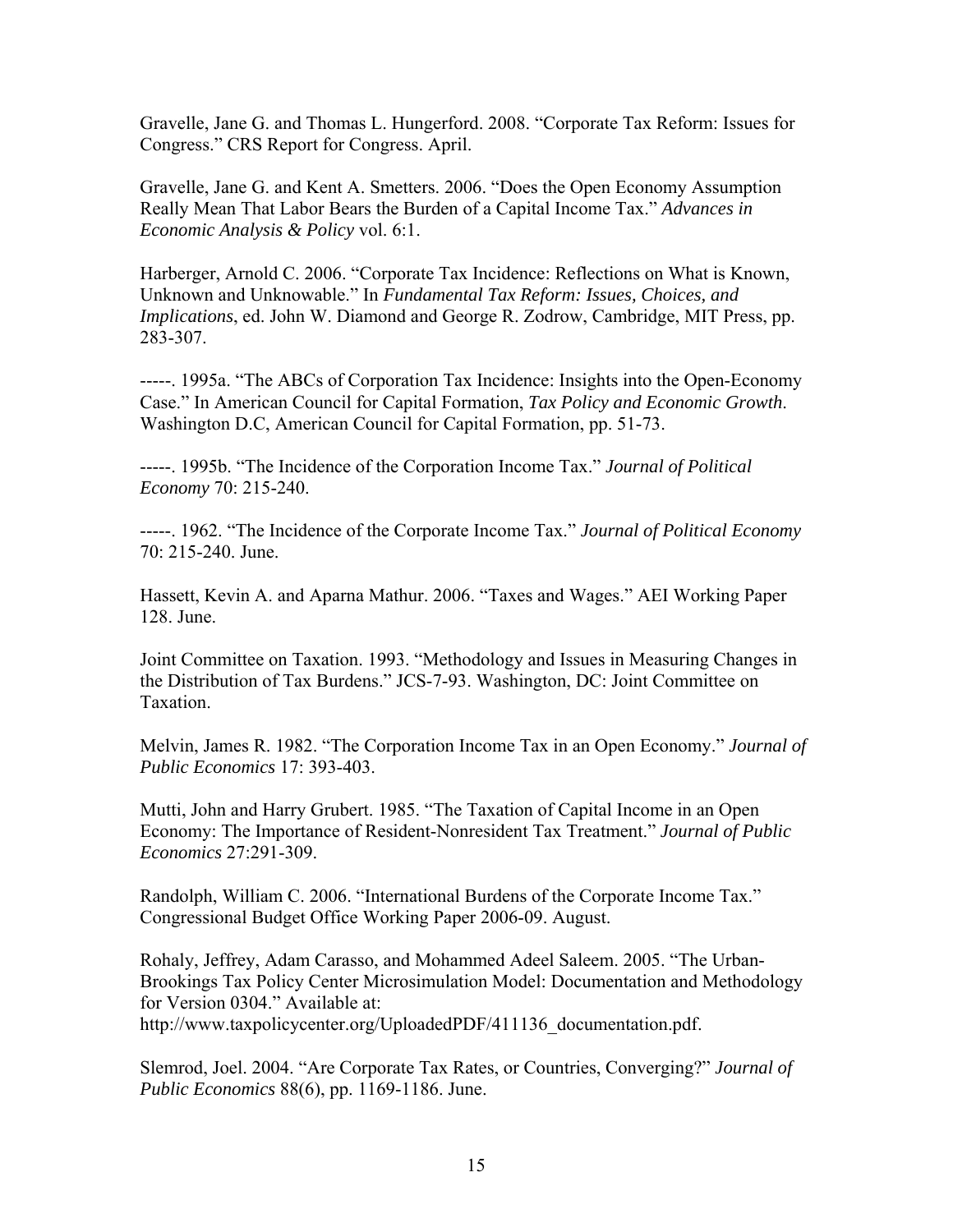------. 1995. "Professional Opinions about Tax Policy." *National Tax Journal* 48: 121- 147.

Zodrow, George. 1999. "Tax Incidence." In Joseph Cordes, Robert Ebel, Jane Gravelle, Eds. Encyclopedia of Taxation and Tax Policy. Washington D.C.: Urban Institute and National Tax Association.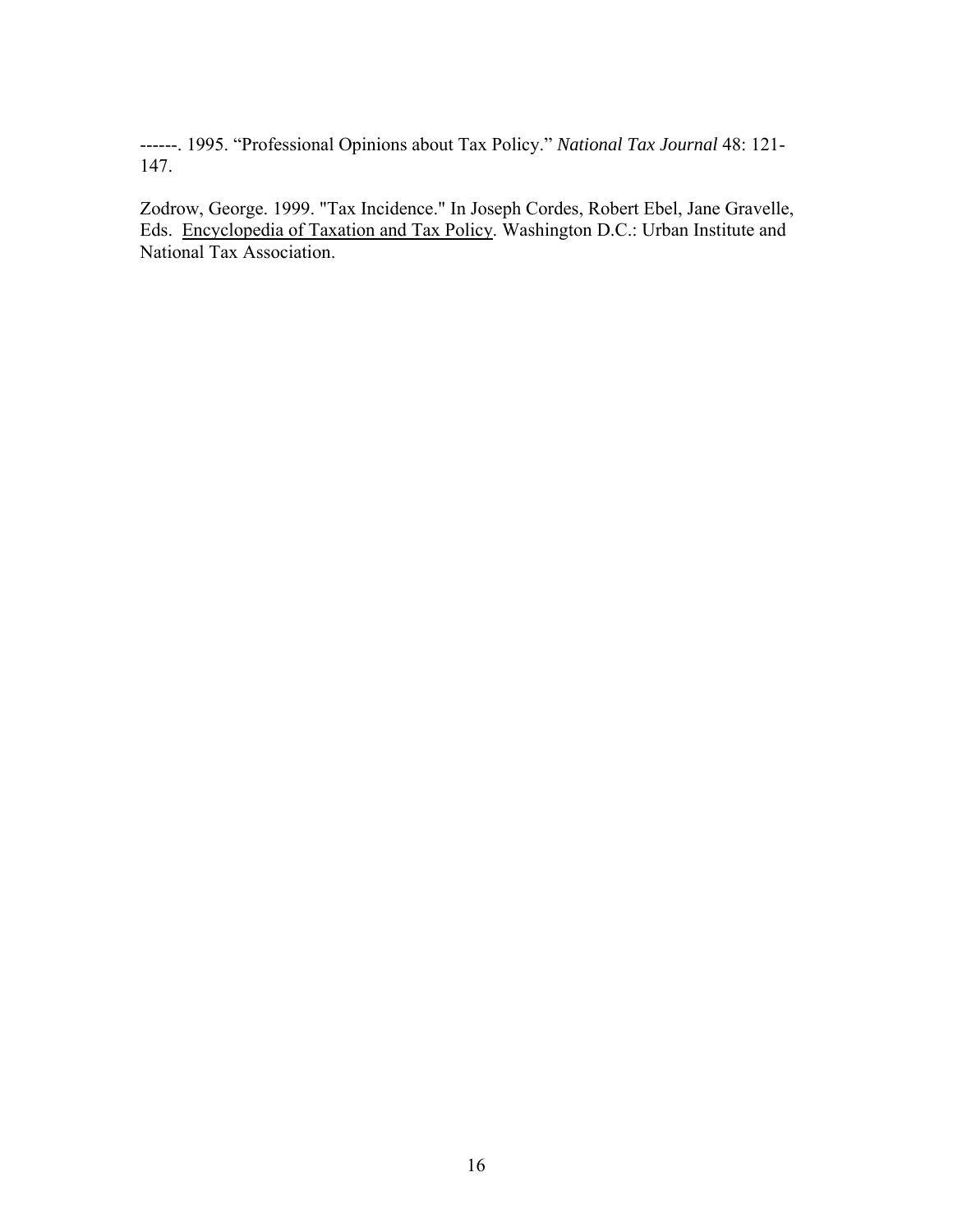Estimates of the Corporate Tax Burden (CTB) from Recent Studies Table 1

| Study                                                   | Methodology                                                                                                                                                                                                                                | Results                                                                                                                                                                                                                                                               |  |  |  |
|---------------------------------------------------------|--------------------------------------------------------------------------------------------------------------------------------------------------------------------------------------------------------------------------------------------|-----------------------------------------------------------------------------------------------------------------------------------------------------------------------------------------------------------------------------------------------------------------------|--|--|--|
| <i>Simulations</i>                                      |                                                                                                                                                                                                                                            |                                                                                                                                                                                                                                                                       |  |  |  |
| Randolph (2008)                                         | Two-country, multi-sector general equilibrium model.<br>Simulation assumes capital is perfectly mobile across<br>borders and internationally tradable goods are perfect<br>substitutes.                                                    | Baseline specification shows labor bears 73.7 percent of<br>thr CTB. Alternate assumptions show labor bearing<br>between 59.0 and 90.6 percent of the CTB.                                                                                                            |  |  |  |
| <b>Gravelle and</b><br>Smetters (2006)                  | Two-country, multi-sector general equilibrium model.<br>Central aim of paper is to show CTB when foreign and<br>domestic goods are not pefect substitutes.                                                                                 | Capital bears between 71 and 91 percent of the CTB<br>when domestic-foreign product substitution elasticity is<br>1. If elasticity is high (goods are perfect nearly perfect)<br>substitutes) and portfolio elasticity is high, labor bears<br>71 percent of the CTB. |  |  |  |
| <i>Empirical studies</i>                                |                                                                                                                                                                                                                                            |                                                                                                                                                                                                                                                                       |  |  |  |
| <b>Hassett and Mathur</b><br>(2006)                     | Empirical study that uses international country-level panel<br>data for 72 countires across 25 years. Measures the impact<br>of CT on manufacturing wages by regressing various<br>measures of the CT on average 5 year average wage rate. | Elasticity of wages with respect to top CT rate is -0.85.<br>Other measures of corporate tax—effective average and<br>effective marginal tax rate—show that the elasticity is<br>closer to $-0.50$ .                                                                  |  |  |  |
| Desai, Foley, and<br><b>Hines (2007)</b>                | Empirical study that uses multinational firm-level data to<br>show effect of CT on wages. Paper uses a panel data set of<br>firms across 25 years and 50 countries. The sum of the<br>CTB shared by capital and labor is restricted to 1.  | Labor bears between 45 percent and 75 percent of the<br>CTB. The baseline finding is that labor bears 57 percent<br>of the CTB.                                                                                                                                       |  |  |  |
| Arulampalam,<br>Devereaux, and<br><b>Maffini</b> (2009) | Empirical study that uses panel data in 55,000 European<br>firms from 1993 to 2003 to measure effect of corporate<br>taxes paid on employee wages. Measures the CTs impact<br>on the wage bargain over economic rents.                     | Long-run elasticity of wages with respect to corporate<br>taxes paid is -0.093 in preferred specificaiton,<br>equivalent to 75 percent burden falling on wages. Labor<br>bears close to all of the incidence in the short-run.                                        |  |  |  |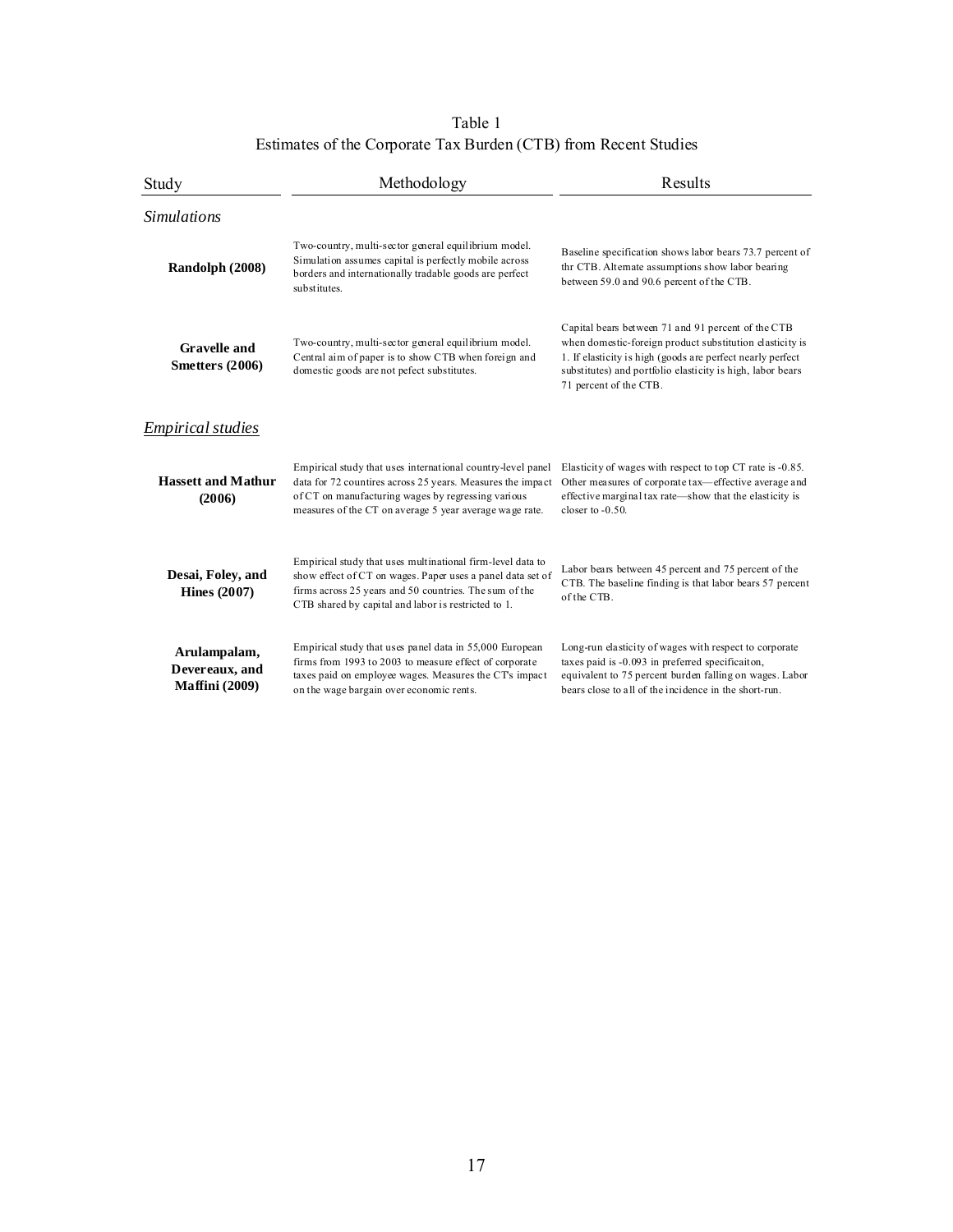| <b>Wage Level</b>      | Capital<br>Gains | <b>Dividends</b> | Interest | Subtotal: non-<br>retirement<br>capital income | Retirement<br>account capital<br>income | All capital<br><i>income</i> |
|------------------------|------------------|------------------|----------|------------------------------------------------|-----------------------------------------|------------------------------|
| Less than 10           | 3,942            | 4,230            | 3,137    | 11,309                                         | 2,540                                   | 13,849                       |
| $10 - 20$              | 972              | 823              | 694      | 2,489                                          | 573                                     | 3,062                        |
| $20 - 30$              | 882              | 655              | 515      | 2,052                                          | 740                                     | 2,792                        |
| $30-40$                | 907              | 645              | 501      | 2,053                                          | 1,181                                   | 3,234                        |
| 40-50                  | 1,249            | 850              | 610      | 2,709                                          | 1,714                                   | 4,423                        |
| 50-75                  | 1,449            | 1,128            | 834      | 3,412                                          | 2,988                                   | 6,400                        |
| 75-100                 | 1.952            | 1,381            | 1,132    | 4,464                                          | 5,109                                   | 9,573                        |
| 100-200                | 4,376            | 2,979            | 2,219    | 9,573                                          | 11,311                                  | 20,884                       |
| 200-500                | 28,275           | 16,279           | 10,306   | 54,860                                         | 29,522                                  | 84,382                       |
| 500-1,000              | 103,669          | 62,477           | 35,750   | 201,896                                        | 62,050                                  | 263,946                      |
| <b>More than 1,000</b> | 535,853          | 299,131          | 160,960  | 995,945                                        | 179,727                                 | 1,175,672                    |
| All                    | 3,518            | 2,872            | 2,052    | 8,442                                          | 3,639                                   | 12,081                       |

**Table 2 Mean Capital Income by Wage Level, 2012**

Source: Urban-Brookings Tax Policy Center Microsimulation Model.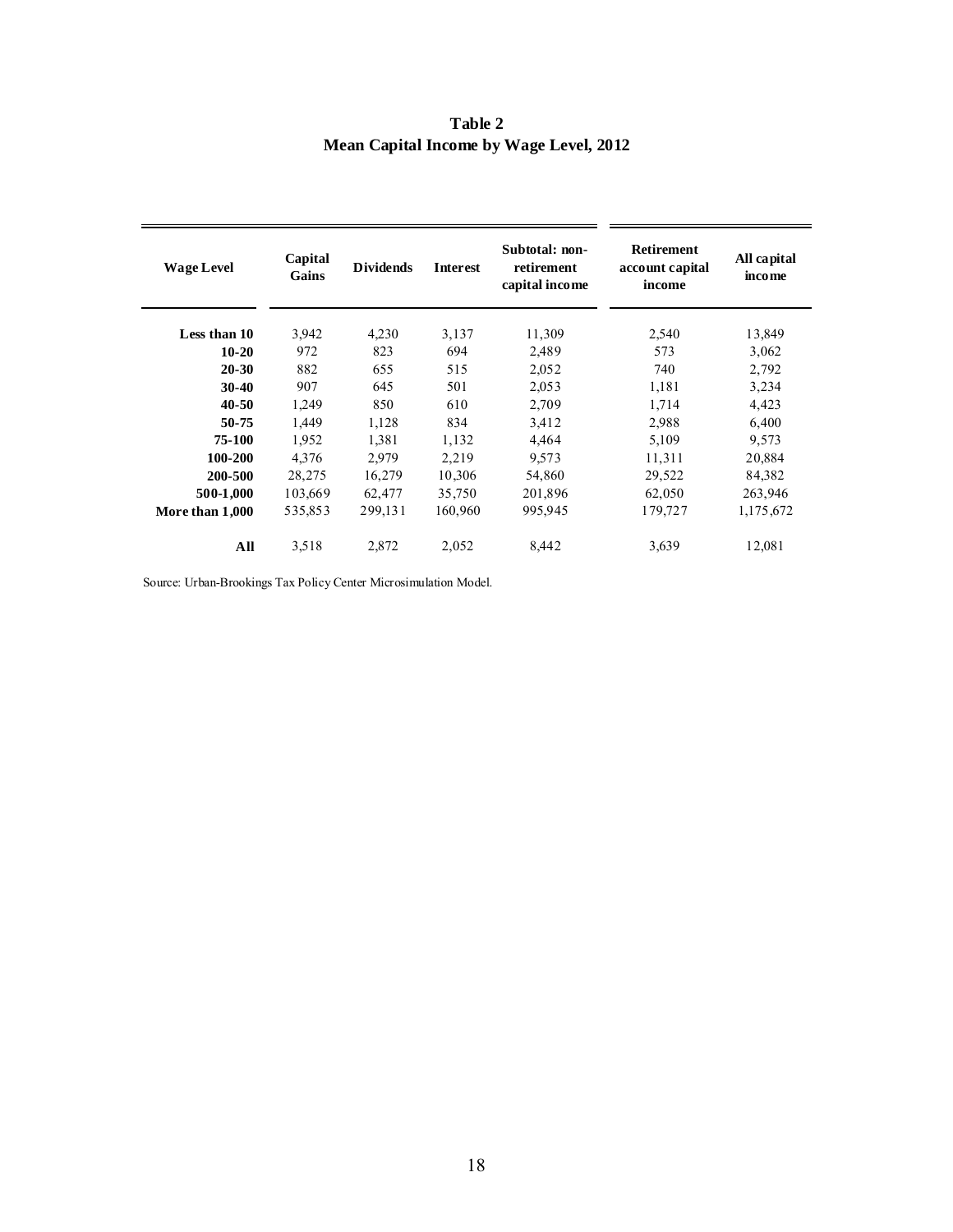### **Baseline Simulation Table 3 Average Effective Tax Rates by Corporate Tax Incidence Assumption**

|                                  | Incidence falls primarily<br>on capital $(\alpha=0.8)$ |                           | Incidence is split between<br>capital and labor ( $\alpha$ = 0.5) |                           | Incidence falls primarily<br>on labor $(\alpha=0.2)$ |                           |
|----------------------------------|--------------------------------------------------------|---------------------------|-------------------------------------------------------------------|---------------------------|------------------------------------------------------|---------------------------|
| <b>Cash Income</b><br>Percentile | Corporate<br><b>Income</b><br>Tax                      | <b>All Federal</b><br>Tax | Corporate<br><b>Income</b><br>Tax                                 | <b>All Federal</b><br>Tax | Corporate<br><b>Income</b><br><b>Tax</b>             | <b>All Federal</b><br>Tax |
| <b>Lowest Quintile</b>           | 1.1                                                    | 4.8                       | 1.6                                                               | 5.3                       | 2.2                                                  | 5.9                       |
| <b>Second Ouintile</b>           | 1.3                                                    | 10.6                      | 2.0                                                               | 11.2                      | 2.6                                                  | 11.9                      |
| <b>Middle Quintile</b>           | 1.3                                                    | 16.7                      | 2.1                                                               | 17.4                      | 2.9                                                  | 18.2                      |
| <b>Fourth Ouintile</b>           | 1.5                                                    | 19.5                      | 2.2                                                               | 20.2                      | 2.9                                                  | 20.9                      |
| <b>Top Quintile</b>              | 4.0                                                    | 24.6                      | 3.4                                                               | 24.0                      | 2.8                                                  | 23.4                      |
| All                              | 2.8                                                    | 20.7                      | 2.8                                                               | 20.7                      | 2.8                                                  | 20.7                      |
| <b>Addendum</b>                  |                                                        |                           |                                                                   |                           |                                                      |                           |
| 80-90                            | 1.8                                                    | 22.0                      | 2.4                                                               | 22.6                      | 3.0                                                  | 23.2                      |
| 90-95                            | 2.2                                                    | 23.1                      | 2.6                                                               | 23.4                      | 2.9                                                  | 23.8                      |
| 95-99                            | 3.3                                                    | 24.6                      | 3.0                                                               | 24.3                      | 2.7                                                  | 24.0                      |
| <b>Top 1 Percent</b>             | 7.0                                                    | 27.2                      | 4.9                                                               | 25.1                      | 2.8                                                  | 23.0                      |
| Top 0.1 Percent                  | 9.2                                                    | 29.1                      | 6.1                                                               | 26.0                      | 3.1                                                  | 23.0                      |

 $\alpha$  = proportion of corporate tax incidence falling on capital

Source: Urban-Brookings Tax Policy Center Microsimulation Model.

Notes: Tax units with negative cash income are excluded from the lowest income class but are included in the totals. For a description of cash income, see http://www.taxpolicycenter.org/TaxModel/income.cfm. Estimates include both filing and nonfiling units but exclude those that are dependents of other tax units. Simulations are for calendar year 2012.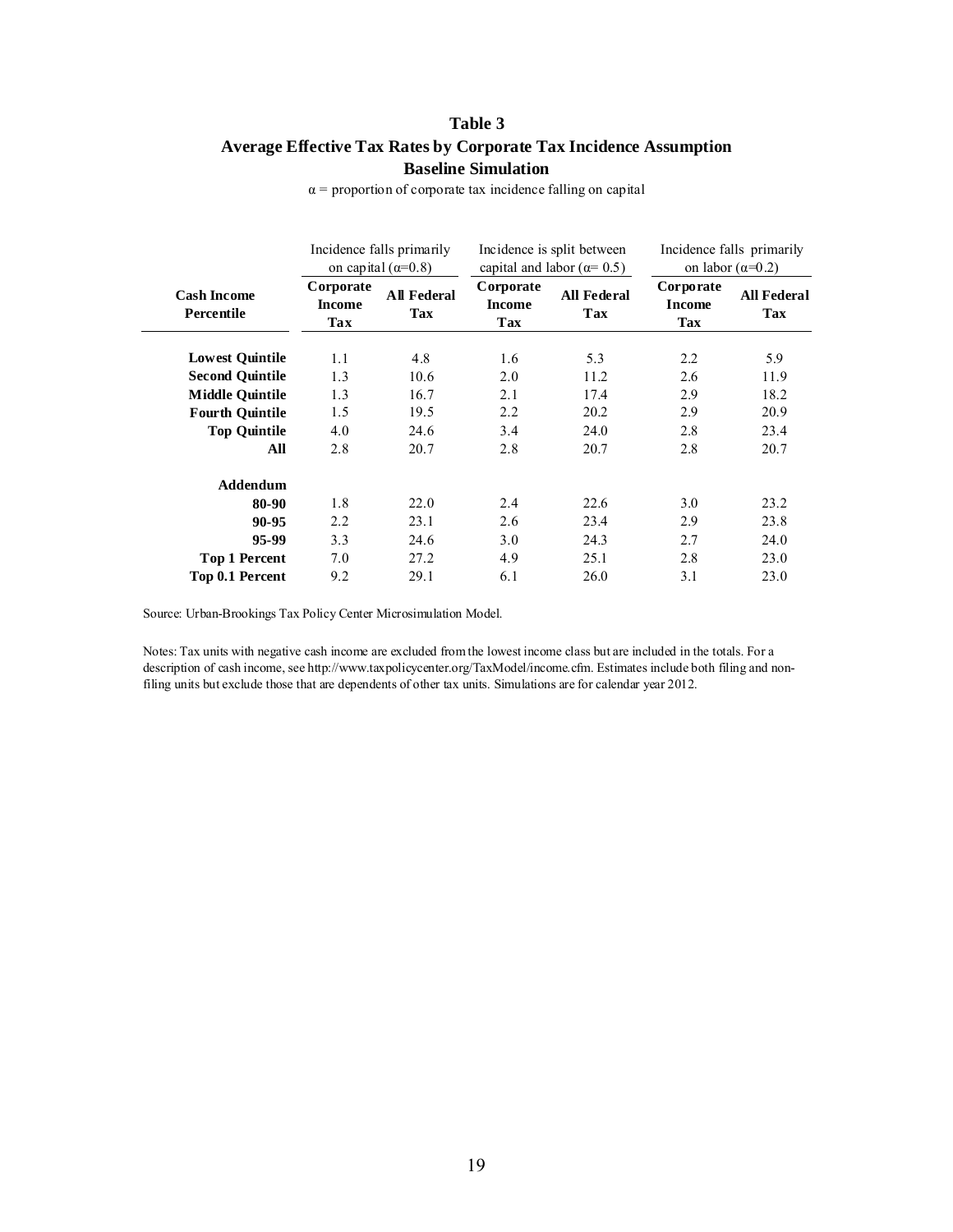### **Capital Share Includes Retirement Account Capital Table 4 Average Effective Tax Rates by Corporate Tax Incidence Assumption**

|                                  | Incidence falls primarily<br>on capital ( $\alpha$ =0.8) |                                  | Incidence is split between<br>capital and labor $(\alpha = 0.5)$ |                                  | Incidence falls primarily<br>on labor $(\alpha=0.2)$ |                           |
|----------------------------------|----------------------------------------------------------|----------------------------------|------------------------------------------------------------------|----------------------------------|------------------------------------------------------|---------------------------|
| <b>Cash Income</b><br>Percentile | Corporate<br><b>Income</b><br>Tax                        | <b>All Federal</b><br><b>Tax</b> | Corporate<br><b>Income</b><br>Tax                                | <b>All Federal</b><br><b>Tax</b> | Corporate<br><b>Income</b><br>Tax                    | <b>All Federal</b><br>Tax |
| <b>Lowest Quintile</b>           | 1.3                                                      | 5.0                              | 1.7                                                              | 5.5                              | 2.2                                                  | 5.9                       |
| <b>Second Quintile</b>           | 1.4                                                      | 10.6                             | 2.0                                                              | 11.3                             | 2.6                                                  | 11.9                      |
| <b>Middle Quintile</b>           | 1.6                                                      | 16.9                             | 2.2                                                              | 17.5                             | 2.9                                                  | 18.2                      |
| <b>Fourth Quintile</b>           | 1.8                                                      | 19.8                             | 2.4                                                              | 20.4                             | 3.0                                                  | 21.0                      |
| <b>Top Quintile</b>              | 3.8                                                      | 24.3                             | 3.3                                                              | 23.8                             | 2.8                                                  | 23.3                      |
| All                              | 2.8                                                      | 20.6                             | 2.8                                                              | 20.6                             | 2.8                                                  | 20.6                      |
| <b>Addendum</b>                  |                                                          |                                  |                                                                  |                                  |                                                      |                           |
| 80-90                            | 2.3                                                      | 22.3                             | 2.7                                                              | 22.7                             | 3.1                                                  | 23.2                      |
| 90-95                            | 2.8                                                      | 23.5                             | 2.9                                                              | 23.7                             | 3.0                                                  | 23.8                      |
| 95-99                            | 3.5                                                      | 24.7                             | 3.1                                                              | 24.3                             | 2.8                                                  | 24.0                      |
| <b>Top 1 Percent</b>             | 5.6                                                      | 25.8                             | 4.0                                                              | 24.3                             | 2.4                                                  | 22.7                      |
| <b>Top 0.1 Percent</b>           | 7.0                                                      | 26.9                             | 4.8                                                              | 24.7                             | 2.5                                                  | 22.4                      |

 $\alpha$  = proportion of corporate tax incidence falling on capital

Source: Urban-Brookings Tax Policy Center Microsimulation Model.

Notes: Tax units with negative cash income are excluded from the lowest income class but are included in the totals. For a description of cash income, see http://www.taxpolicycenter.org/TaxModel/income.cfm. Estimates include both filing and nonfiling units but exclude those that are dependents of other tax units. Simulations are for calendar year 2012.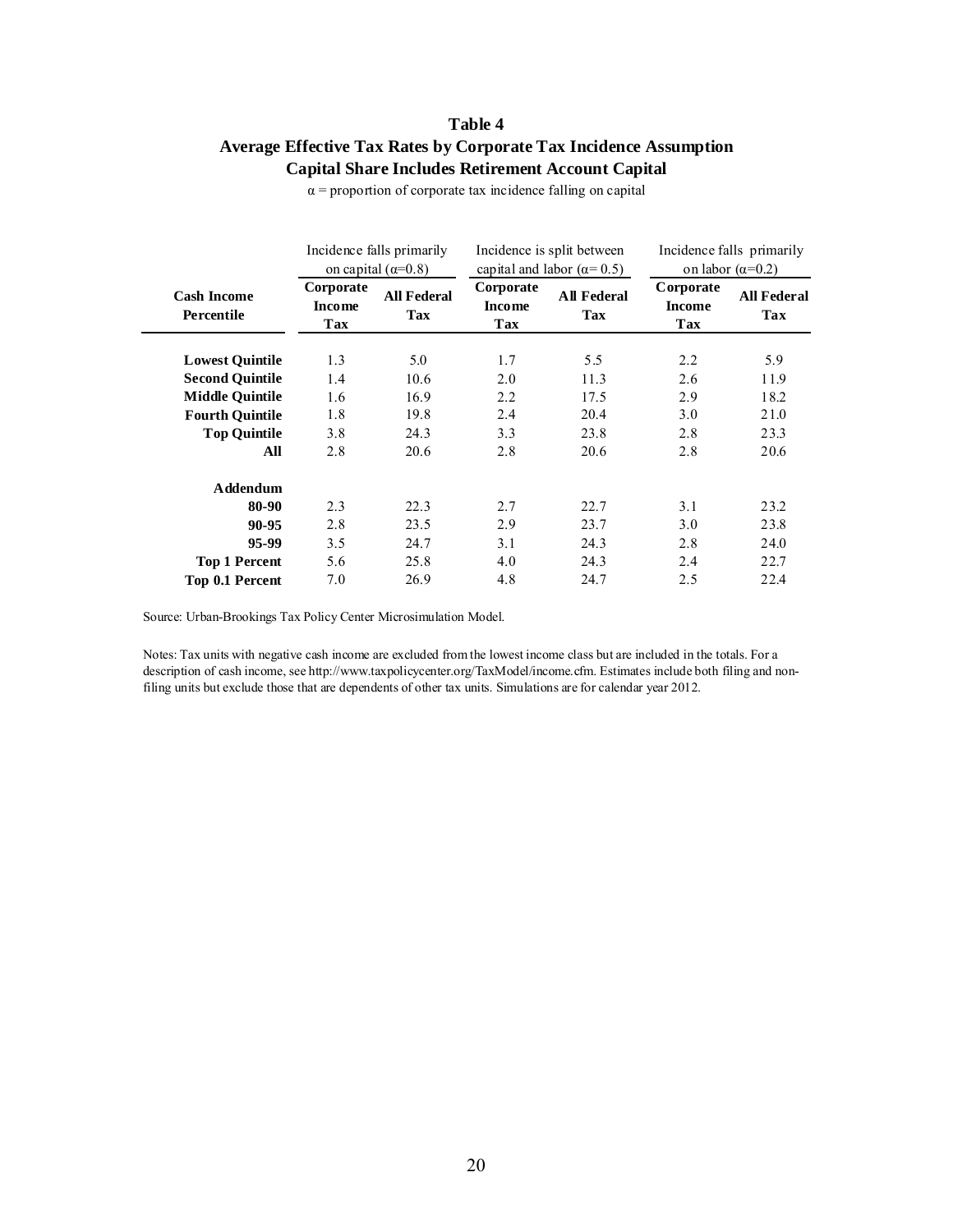### **Corporate Tax Receipts Doubled Table 5 Average Effective Tax Rates by Corporate Tax Incidence Assumption**

|                               | Incidence falls primarily<br>on capital $(\alpha=0.8)$ |                           | Incidence is split between<br>capital and labor ( $\alpha$ = 0.5) |                           | Incidence falls primarily<br>on labor $(\alpha=0.2)$ |                           |
|-------------------------------|--------------------------------------------------------|---------------------------|-------------------------------------------------------------------|---------------------------|------------------------------------------------------|---------------------------|
| <b>Cash Income Percentile</b> | Corporate<br><b>Income</b><br>Tax                      | <b>All Federal</b><br>Tax | Corporate<br><b>Income</b><br>Tax                                 | <b>All Federal</b><br>Tax | Corporate<br><b>Income</b><br>Tax                    | <b>All Federal</b><br>Tax |
| <b>Lowest Quintile</b>        | 2.2                                                    | 5.9                       | 3.3                                                               | 7.0                       | 4.3                                                  | 8.0                       |
| <b>Second Ouintile</b>        | 2.6                                                    | 11.9                      | 3.9                                                               | 13.2                      | 5.2                                                  | 14.5                      |
| <b>Middle Quintile</b>        | 2.7                                                    | 18.0                      | 4.2                                                               | 19.5                      | 5.7                                                  | 21.1                      |
| <b>Fourth Quintile</b>        | 3.0                                                    | 21.0                      | 4.4                                                               | 22.4                      | 5.8                                                  | 23.8                      |
| <b>Top Quintile</b>           | 7.9                                                    | 28.5                      | 6.8                                                               | 27.4                      | 5.7                                                  | 26.3                      |
| All                           | 5.6                                                    | 23.5                      | 5.6                                                               | 23.5                      | 5.7                                                  | 23.5                      |
| Addendum                      |                                                        |                           |                                                                   |                           |                                                      |                           |
| 80-90                         | 3.6                                                    | 23.8                      | 4.8                                                               | 25.0                      | 6.0                                                  | 26.2                      |
| 90-95                         | 4.4                                                    | 25.3                      | 5.1                                                               | 26.0                      | 5.8                                                  | 26.7                      |
| 95-99                         | 6.6                                                    | 27.9                      | 6.0                                                               | 27.3                      | 5.4                                                  | 26.7                      |
| <b>Top 1 Percent</b>          | 14.0                                                   | 34.2                      | 9.8                                                               | 30.0                      | 5.6                                                  | 25.8                      |
| Top 0.1 Percent               | 18.4                                                   | 38.3                      | 12.3                                                              | 32.2                      | 6.2                                                  | 26.1                      |

 $\alpha$  = proportion of corporate tax incidence falling on capital

Source: Urban-Brookings Tax Policy Center Microsimulation Model.

Notes: Tax units with negative cash income are excluded from the lowest income class but are included in the totals. For a description of cash income, see http://www.taxpolicycenter.org/TaxModel/income.cfm. Estimates include both filing and non-filing units but exclude those that are dependents of other tax units. Simulations are for calendar year 2012.